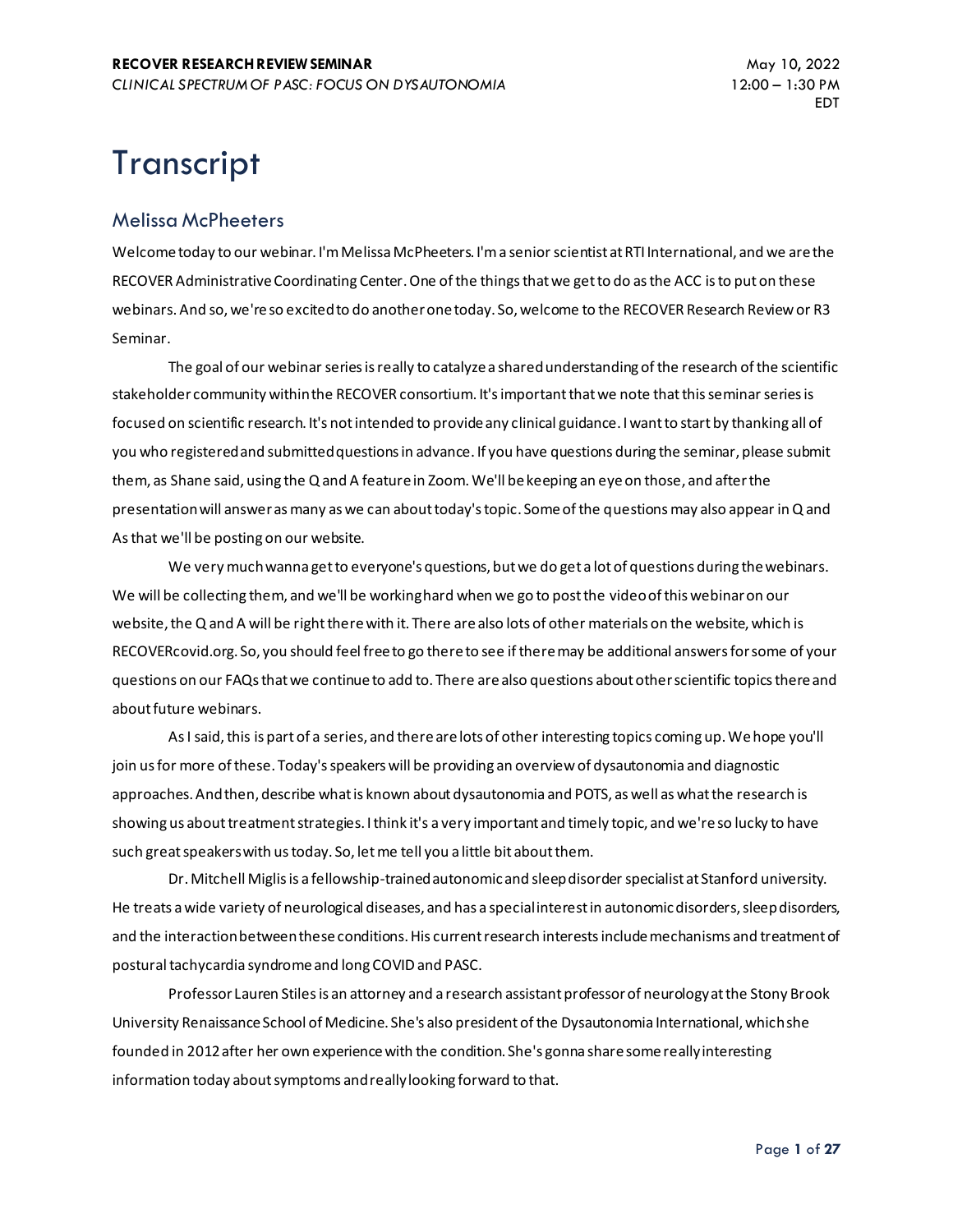Dr. Peter Novak is the director of the Autonomic Laboratory at Brigham and Women's Hospital. He's a board certified neurologist and a board certified autonomic specialist. He has special interest in autoimmune, small fiber and autonomic neuropathies associated with MCAS, hereditary tryptasemia, COVID 19 and Lyme disease, postural tachycardia syndrome, POTS, and multiple system atrophy, lots there. He's gonna talk to us about findings in recent studies of dysautonomia and PASC in particular.

Dr. Tae Hwan Chung is an assistant professor of physical medicine and rehabilitation and neurology at Johns Hopkins. His main areas of clinical interests are myositis and POTS dysautonomia. He founded the Johns Hopkins POTS Clinic, which is a multidisciplinary program with physiatrists, nurse practitioners and physical therapists. He also established Johns Hopkins Autonomic Laboratory. He'll be talking to us today a little more about what we're learning about treatment in the research today.

And finally, we're lucky to have a great discussant with us today. He's gonna help tie this all together. Dr. Satish Raj is the section chief of the Adult Cardiac Arrhythmia Group at the University of Calgary in Alberta. His primary research interests relate to understanding and better treating postural tachycardia syndrome, vasovagal syncope, orthostatic hypertension, and initial orthostatic hypertension, and now long COVID. So without further ado, I'd like to hand this over to our fantastic speakers. So Shane, if you could tee up our first person, Dr. Miglis, that would be terrific.

#### Mitchell Miglis

Great. Well, thank you. Thank you to the NIH for allowing us to present on this very important topic. Next slide, please. So, I'm gonna start with an overview of what dysautonomia is and just the autonomic nervous system in general, and try to do this in 10 minutes. So, the autonomic system is an incredibly complex component of the nervous system that maintains homeostasis or equilibrium in the body. And, we generally divide the autonomic system into three components, the sympathetic, which regulates fight or flight responses. And, it generally does this through the release of epinephrine and norepinephrine, and the parasympathetic system, which regulates rest and relaxation, and generally accomplishes this through the release of acetylcholine.

As we can see here, the autonomic system innervates almost every organ in the body. And, when we're evaluating patients with autonomic disorders, we try to localize sort of which organs are involved. Common organs that we see involved in our patients, and this applies to those with PASC, include the heart, blood vessels, gastrointestinal system, general urinary functions, sweating and pupillary functions. And then, as neurologists, we sometimes like to localize where the disorder is. Is it coming from the brain or the spinal cord or central, or is it more in the peripheral nervous system and the peripheral nerves? We don't have all the evidence yet, but it does seem that COVID likes to involve the peripheral system, preferentially. Next slide, please.

So, what is dysautonomia? So, this is a term that we're hearing a lot these days. So, it's an umbrella term that encompasses not only autonomic disorders, but autonomic symptoms. So, it's not a specific diagnosis. It's sort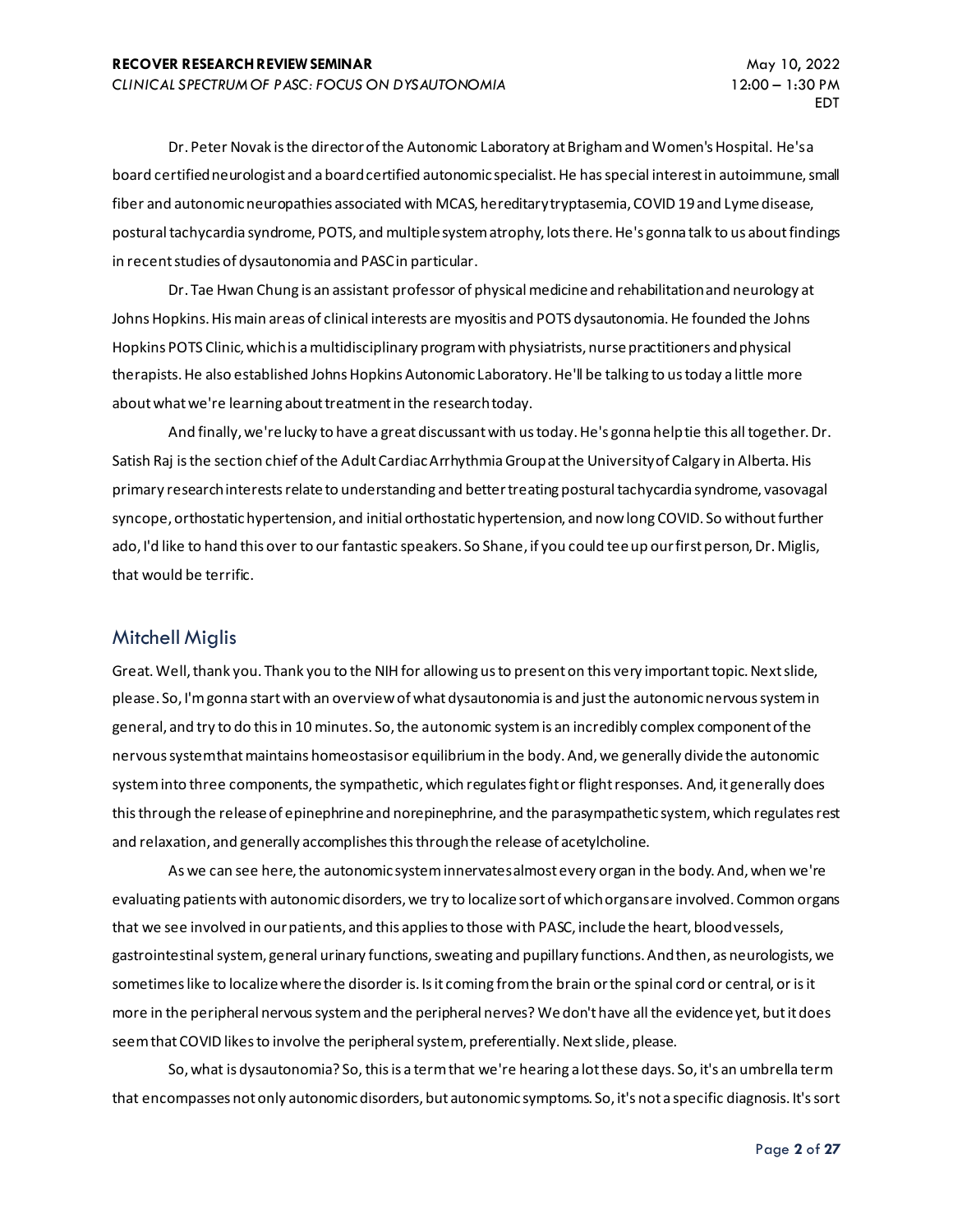of a catchall descriptive term. Some conditions that are more specific that we do diagnose include postural tachycardia syndrome or otherwise called postural orthostatic tachycardia syndrome or POTS, orthostatic hypotension, recurrent and early mediated syncope, autonomic neuropathies, very common causes include diabetes and very rarely familial dysautonomia. Next slide.

So, common disorders that we see and treat in our clinics are what we call disorders of orthostatic intolerance. And, we'll define this term in the next slide. And these include orthostatic hypotension or OH, POTs and syncope. So, one key distinguishing feature here that I wanna draw everyone's attention to, you know there's a difference between OH and POTS. So, OH, is a sustained drop in blood pressure of at least 20 points systolic or 10 points diastolic within three minutes of being upright. Patients may or may not have symptoms associated with this. POTS is defined as a sustained increase in heart rate of at least 30 beats per minute, within 10 minutes of being upright in the absence of OH. So, we cannot diagnose POTS if there was an abnormal drop in blood pressure. If that's the case, then the heart rate increase is most likely compensatory.

Most patients with POTs have a heart rate increase of greater than 120 beats per minute. In individuals that are in age of 12 to 19, in teenagers, the heart rate increase has to reach at least 40 beats per minute. And, there has to be associated symptoms of orthostatic intolerance. There's a chronic duration here defined in the consensus statement of at leastsix months. This is evolving. But, the point is POTS is thought to be chronic. Neurally mediated syncope is not necessarily a disorder by itself. It's a reflex that can happen to normal stimuli under stress, but if it is recurrent, which it can be in COVID, then we tend to define this as a disorder. Next slide.

So, orthostatic intolerance, this is a descriptive term that in includes a lot of different symptoms, including the common symptoms of lightheadedness and dizziness, but also more non-specific symptoms like fatigue, nausea, shortness of breath. We query all our patients about this symptom. And, when we're evaluating patients with autonomic disorders, we're trying to really get at, are these symptoms brought out or are they worse with standing? Are they relieved with recumbency, because most autonomic disorders are. Next slide.

And, Lauren's gonna describe the symptoms in more detail, but I thought I'd include this. There's a, a reference here on the bottom of a review that we described a lot of these symptoms in, but this is when we were calling long COVID post-acute COVID syndrome. But, some of the symptoms that we see commonly in patients with long COVID or PASC are orthostatic intolerance, tachycardia, temperature regulation issues, sometimes labile blood pressures, or new onset hypertension, and a lot of GI symptoms. A lot of these symptoms are commonly seen in autonomic disorders. Next slide.

So, how do we evaluate these patients in the autonomic lab? How do we perform testing? And, this is not readily available. This is only available in a few select academic centers, but I thought I'd just give an overview of what we can do to help localize these symptoms objectively. So again, we're dividing the evaluation into sympathetic functions and parasympathetic. It's important to note that the testing we do really evaluates cardiovascular reflexes. We don't do gastrointestinal testing. We rely on our GI colleagues for that. We rely on our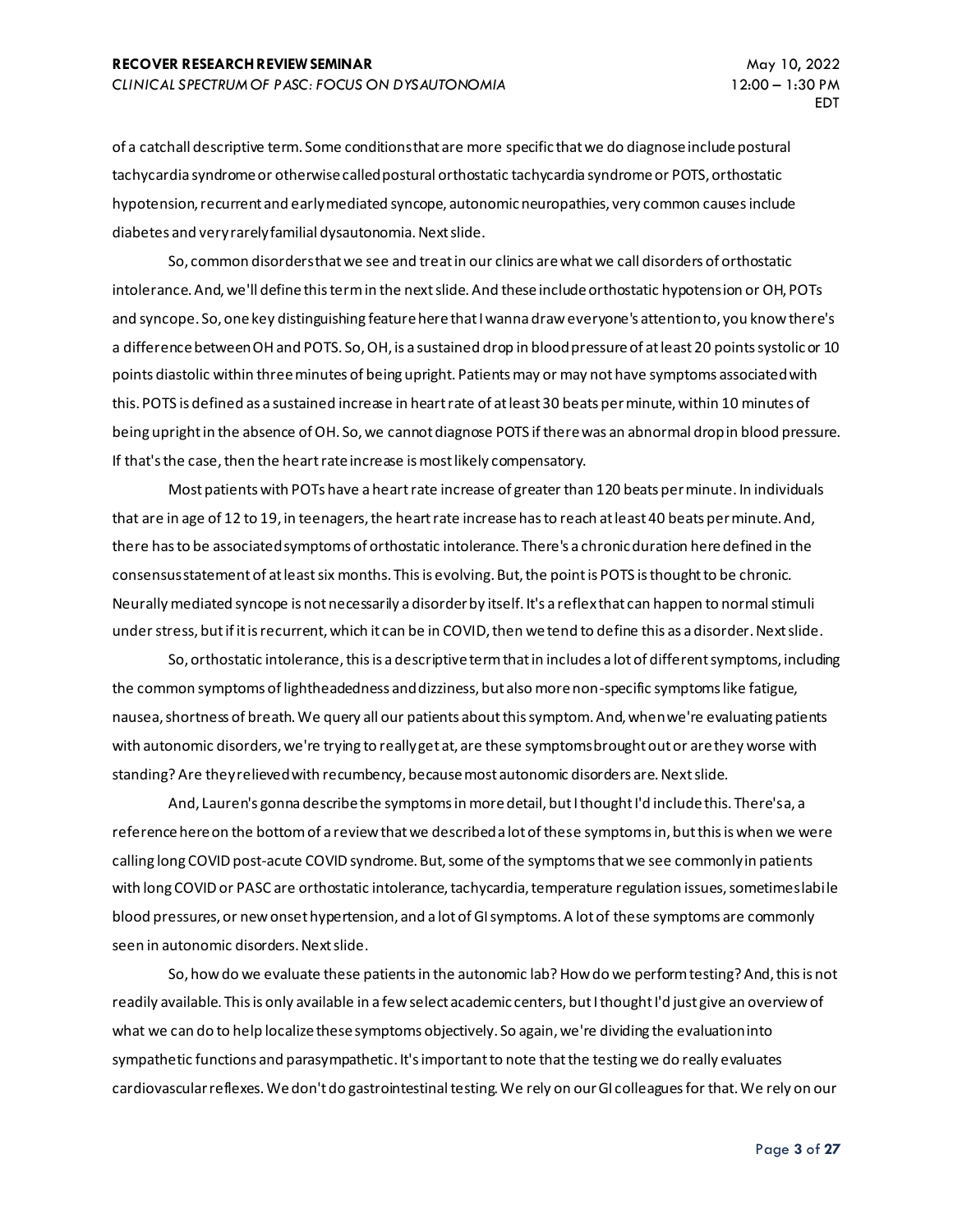urology colleagues for urologic testing. So, aside from sweating, which is a sympathetic function, most all these other tests are evaluating cardiovascular reflexes. Next slide.

And so, this is what we'll see on a tilt table test in a patient with POTS. This is actually from our case report of the first patient that you know was published with post-COVID POTS. And, what we can see here is blood pressure on the top. We measured blood pressure with a continuous beat to beat monitor here on the finger, so we can detect any sudden changes. We also like to correlate that with a manual blood pressure on the arm. And, you can see here in the middle, the heart rate increases dramatically by 60 beats per minute. There's no drop in blood pressure. In fact, the blood pressure goes up, which we commonly see in these disorders of sympathetic hyperactivity. And so, the patient has symptoms with this tilt response. We're able to diagnose POTS. Next slide. On contrast, this is what we'd see in orthostatic hypotension. I'm not showing you the heart rate here, but the blood pressure drops on tilt up pretty significantly. The patient's symptomatic. The patient sits down blood pressure increases again. If there was a dramatic increase in heart rate, we would not be able to diagnose POTS here, because of this abnormal drop in blood pressure. Next slide.

And, this is what we see in a patient with neurally-mediated syncope. We see a fairly stable blood pressure for several minutes during the tilt, and then a very precipitous drop in blood pressure and heart rate resulting in loss of consciousness. Next slide.

But, we don't need autonomic testing to diagnose some of these disorders, including POTS or orthostatic hypotension. This can be done in the office. This can be even be done at home by the patient. We give a lot of our patients home orthostatic logs to track this at home. And, we're advocating that this should be included in evaluation of patients with PASC and suspected autonomic dysfunction. We should be doing orthostatic blood pressure and heart rate checks with at least a five minute rest period supine. And then, we'll have the patient stand for at least five minutes and check the blood pressure and heart rate every minute. We like to do an active stand test, and not a NASA lean test because it does produce more of a physiological stress. Next slide. And then, just to finish up very briefly showing you some of the other tests we do in the lab. The Valsalva Maneuver measures very similar functions that the tilt measures. It's measuring the baroreflex. And, what we like to see is that we have a blood pressure, nice blood pressure increase when the patient is blowing into the tube on this, we call phase two. A patient with autonomic failure will not increase their blood pressure in that phase two with this stress. And, what we'll see in POTS is actually the opposite. We'll see very dramatic increases in blood pressure, which also suggests that sympathetic hyper activation. Next slide.

And then, the very simple test we do of parasympathetic cardio vagal function is just deep breathing. And, we'll measure the change in heart rate with deep breathing. On inspiration, we should see an increase in heart rate and on expiration, a decrease in heart rate. And so, we simply calculate the difference on this heart rate change with deep breathing. If we see something where there's a, for instance, an autonomic neuropathy where there's diffuse damage to the autonomic system, we'll see a significant reduction in this heart rate variability. Next slide.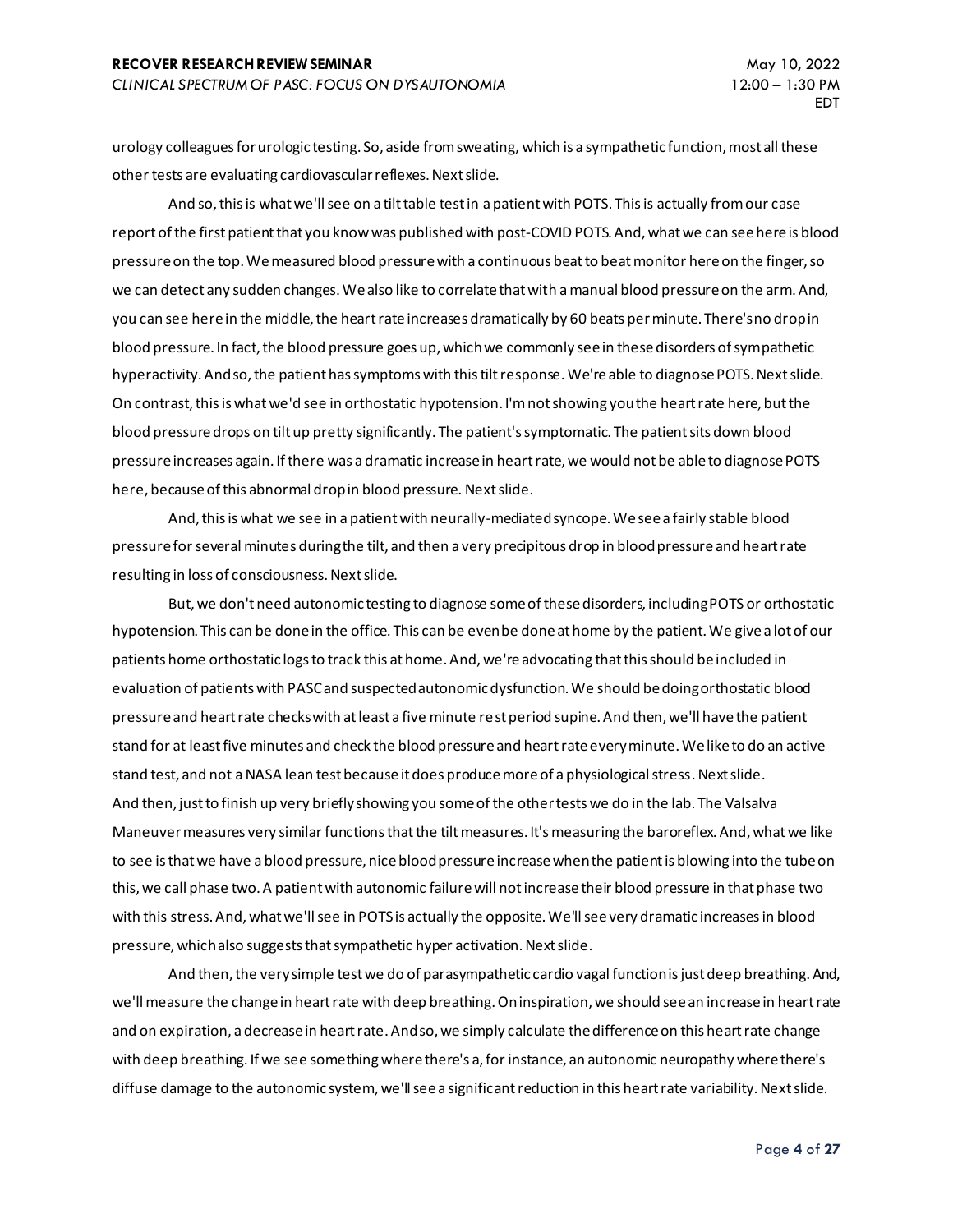And, then very final slide here. These are more specialized tests of sweating that we can do. Common test is called a QSART where we'll infuse acetylcholine into this capsule, this vacuum sealed capsule on the extremities. And, that will stimulate sweating, which is again, a sympathetic function. And, we'll see this nice sweat response here if the patient has normal sweat function. So these, this function is regulated by the small fiber, the small autonomic unmyelinated fibers in the skin. We're seeing a potentially significant prevalence of small fiber neuropathy with COVID. And, in this case, the sweat function would be reduced. We can look at this even more specifically with a skin biopsy, which is a relatively noninvasive punch biopsy, where we can take a few millimeters of the skin and then stain this with axonal pan axonal markers, and just count the epidermal nerve fibers. And, this is a little bit more of a specific test, and more readily available for diagnosis of small fiber function. And, with that, I'll hand it over to Lauren to discuss common symptoms in PASC.

#### Lauren Stiles

So, I wanna talk a little bit about symptoms, but also why it's so important that we understand autonomic dysfunction that's happening in long COVID as we study it and also as we offer clinical care to these patients. So, a little background. The idea that a virus or any infectious agent can cause dysautonomia is not new. The prior coronaviruses have also caused a post-viral syndrome in about half of patients with a lot of symptoms that were similar to, suggestive of autonomic dysfunction and lots of other infectious agents can cause this. It is definitely not a complete list. Also wanted to highlight that it's not just POTS. Postviral autonomic dysfunction can present in lots of different ways causing different autonomic disorders, but it seems that POTS is probably the most common presentation that's appearing in COVID, although we do need further research to really clarify that. And, I think, Dr. Novak is gonna share some of that with us later.

I just wanna talk about a little bit, two slides on like, what is POTS? 'Cause, I think a lot of clinicians are not really familiar with it. We don't have a lot of great training on autonomic disorders when people go through medical school, even if they're in, you know, electrophysiology or neurology fellowships. So, it's, POTS is defined by excessive orthotic tachycardia on tilt. And, its, you know, primary symptom manifestation is orthostatic intolerance, but really the entire autonomic nervous system can be impaired in these patients, and they can have a wide range of symptoms. It's not just tachycardia. It is the most common diagnosis seen in autonomic clinics before COVID. Again, these numbers are before COVID. We had an estimate of one to 3 million Americans having POTS. I think that number, I would not be surprised if it has doubled as a result of COVID or even more, but we're gonna need good epidemiology data to let us know that. POTS is about 90% female before COVID. Peak age of onset at age 14, but I don't want anyone to think it's a pediatric only condition, because half of patients develop it in adulthood.

I actually developed POTS triggered by a snowboarding concussion and probably worsened by having an autoimmune disease Sjogren's Syndrome 10 years ago. I was 31 years old. So, 50% of POTS patients have a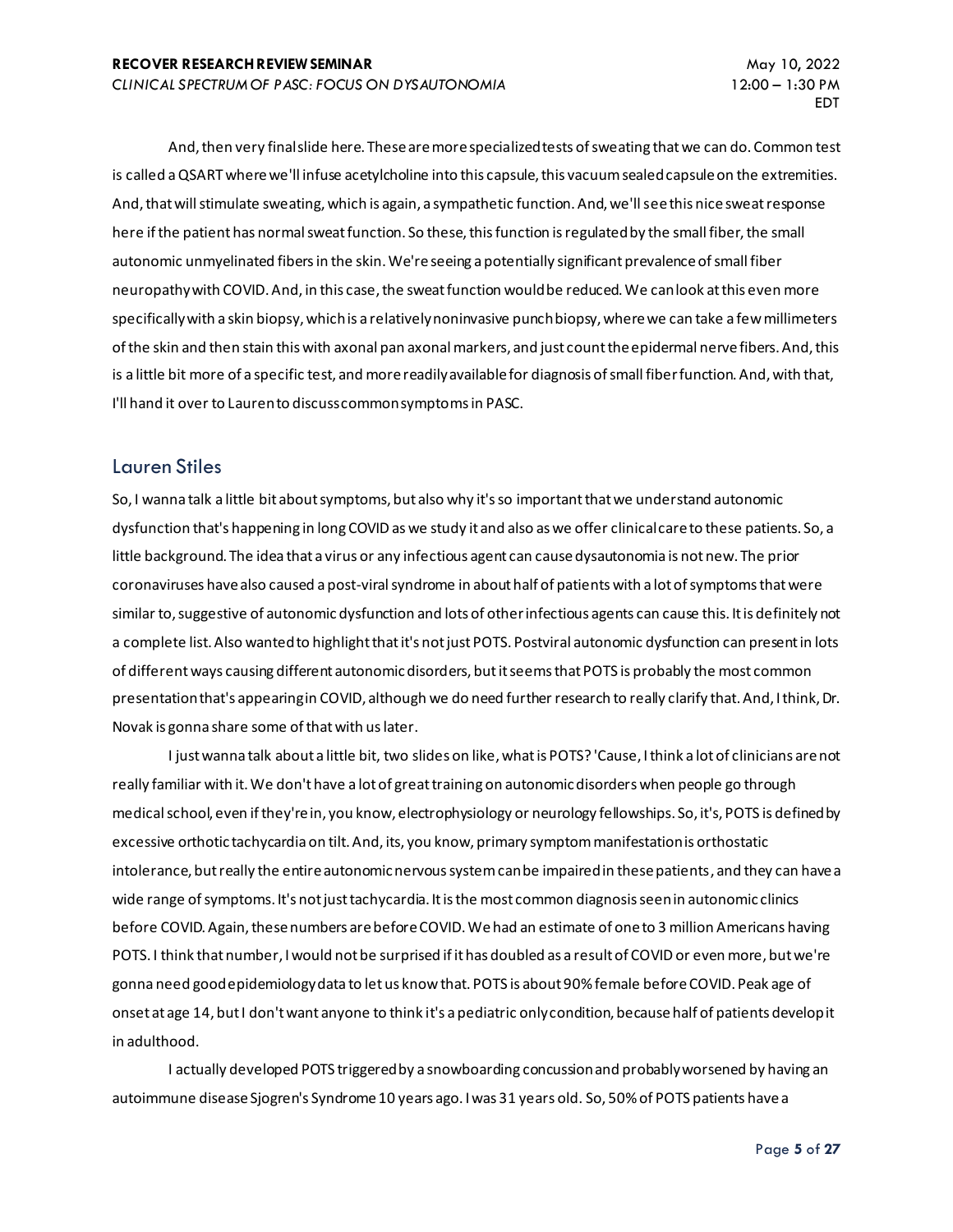postviral onset, but we have other triggers like bacterial infections, concussions, pregnancy, car accidents, surgeries. And, the thing that all of these have in common is that there's something that could stimulate your immune system and, you know, irritate your autonomic nervous system. And, you know, many people will bounce back from these problems without a problem, but there's just a subset of people who kind of evolve into this chronic autonomic disorder. And, I'm hoping that RECOVER Research is gonna help us understand what that process is, what those risk factors are and how we can help people kind of get their autonomic nervous system back to functioning more normally.

So, here's a symptom survey that I did with Dr. Raj, who is our moderator today. We surveyed, this is about 4,000 pots patients. This is pre-COVID. And, these patients, if you looked at the symptom list and the percentages of patients that reported the symptoms, it looks very similar to long COVID studies that are reporting on all the different symptoms in long COVID patients. So, there's really a lot of overlap. And, a lot of the symptoms we're seeing in long COVID, you know, could potentially be driven by autonomic nervous system problems. So POTS patients universally have lightheadedness and tachycardia is sort of part of the diagnostic criteria. I think that another really important thing to focus on is that 94% of POTS patients report headaches. 40% have migraine. Difficulty concentrating and memory problems are pretty much universal in POTS patients. And, we actually have other studies showing it's not just in the upright position that this happens, that POTS patients actually have cognitive deficits in the supine and upright position. It's worse when they're standing up, but it's also present when they're laying down. They also have signs and symptoms of small hyper neuropathy like numbness, tingling, and burning. And, we have clinical research studies from multiple centers showing that about half or a little bit more than half of POTS patients have autonomic and sensory, small hyper neuropathies. They have profound fatigue and exercise intolerance.

This woman who has lent me a photo of her legs, we call this kind of for fun, you know, purple POTS legs, but the more scientific name for it is dependent acrocyanosis and it happens just after a minute or two of standing in about half of POTS patients. They also have a delayed capillary refill if you sort of press on their shin or their foot. And so, this is sort of, you know, a complex process. It's oversimplifying it to call it just blood pooling, but conceptually there's, you know, there's a problem with their hemodynamics. POTS comes with quality of life, similar to endstage renal failure.

That's a study out of Vanderbilt that Dr. Raj was part of. Disability similar to COPD and congestive heart failure. That's a study out of Mayo Clinic. And it's weird, you know, these are younger people that have sort of quality of life and disability that's just usually what you think of in sort of older people who look a lot sicker. So, I think one of the challenges POTS patients have is that they are generally younger looking people and people assume that there can't be anything wrong with you. You look fine is sort of a common thing that these patients hear. So please, you know, don't say that to your patients. Take their symptoms seriously. Also important to note, while they do have signs of sympathetic activation like tachycardia and tremulousness and whatnot, they have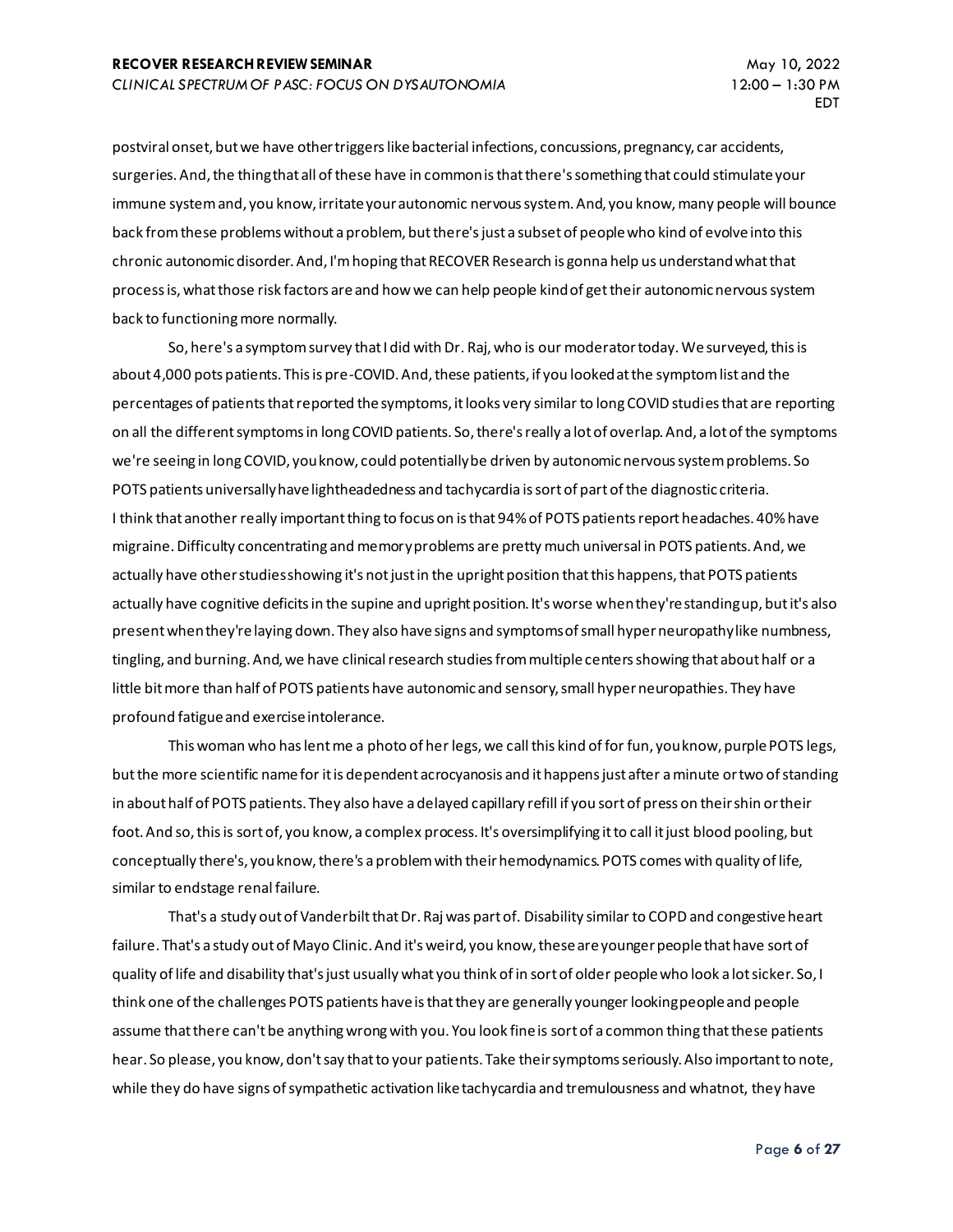psych profiles similar to the national norm from a couple of different studies. So, don't misinterpret their autonomic symptoms as, oh, that must just be anxiety.

So quickly, the study that Mitch and I did is a similar survey looking at autonomic symptoms in long COVID patients. And, we found that 67% of long COVID patients have moderate to severe dysautonomia which we assessed using a patient self report form, COMPASS-31, and importantly, the autonomic severity and the presence of autonomic dysfunction didn't differ between the hospitalized and non-hospitalized patients. So, acute viral severity is not really predicting the autonomic problem. So, the most common symptoms were very similar to the symptoms you see listed in the prior slides on POTS, fatigue, cognitive impairment, headache, shortness of breath, body aches, palpitations, lightheadedness, and tachycardia. And, other PASC surveys have found this too. I'm not gonna get into this in detail, but if anyone wants, you can get a copy of COMPASS-31 and the scoring algorithm from this open access article in Mayo Clinic proceedings. And, it it's a good review of systems if you're working with PASC patients to try to understand if they have an autonomic problem, even if you don't have a full autonomic lab at your disposal.

So, we have, you know, good research showing that autonomic dysfunction drives a lot of these postviral syndrome symptoms. Something we don't really talk about is the role of the autonomic nervous system in driving immune dysregulation and our coagulation pathways. So, I have two slides on this, just wanna sort of plant the seed and get the idea out there in the research world as new research is happening. So, if you haven't heard of the cholingeric anti-inflammatory reflex, I urge you to look it up on PubMed. There's a lot of really fascinating research happening in this space. And, almost any discipline, no matter what field you come from, there's some relevance to your field in learning about this. This is basically how the autonomic nervous system through primarily through the vagus nerve regulates inflammation and the predisposition towards autoimmunity in the body.

So, once you understand the cholingeric anti-inflammatory reflex is this neural reflex that regulates inflammation. It kind of makes sense that people with autonomic dysregulation might end up with immune dysregulation. And so, there's this great new research happening showing vagus nerve stimulation can provide some benefit in a wide range of autoimmune conditions, things like IBS. We have four studies and POTS so far with good preliminary data, and there are some trials happening in long COVID, and we're hearing some anecdotes and, you know, kind of small case reports on this. So, I think this is a space to pay attention to. It's actually very accessible and affordable if it can actually be done with a modified Tens unit. So, I think it's something to look into if you are working with long COVID patients.

And then, last slide on a substantive thing I have is so there's a lot of talk in the long COVID community about hyper-coagulation and micro-clots, not only in acute COVID, but also in long COVID. And, I don't have, that's not my area of expertise, but I do know that the sympathetic nervous system, which we are finding is sort of overactivated in a lot of long COVID patients, sympathetic activation, even in healthy people increases hypercoagulation. So, you know, it increases coagulation, and that's part of normal physiology. I have this silly little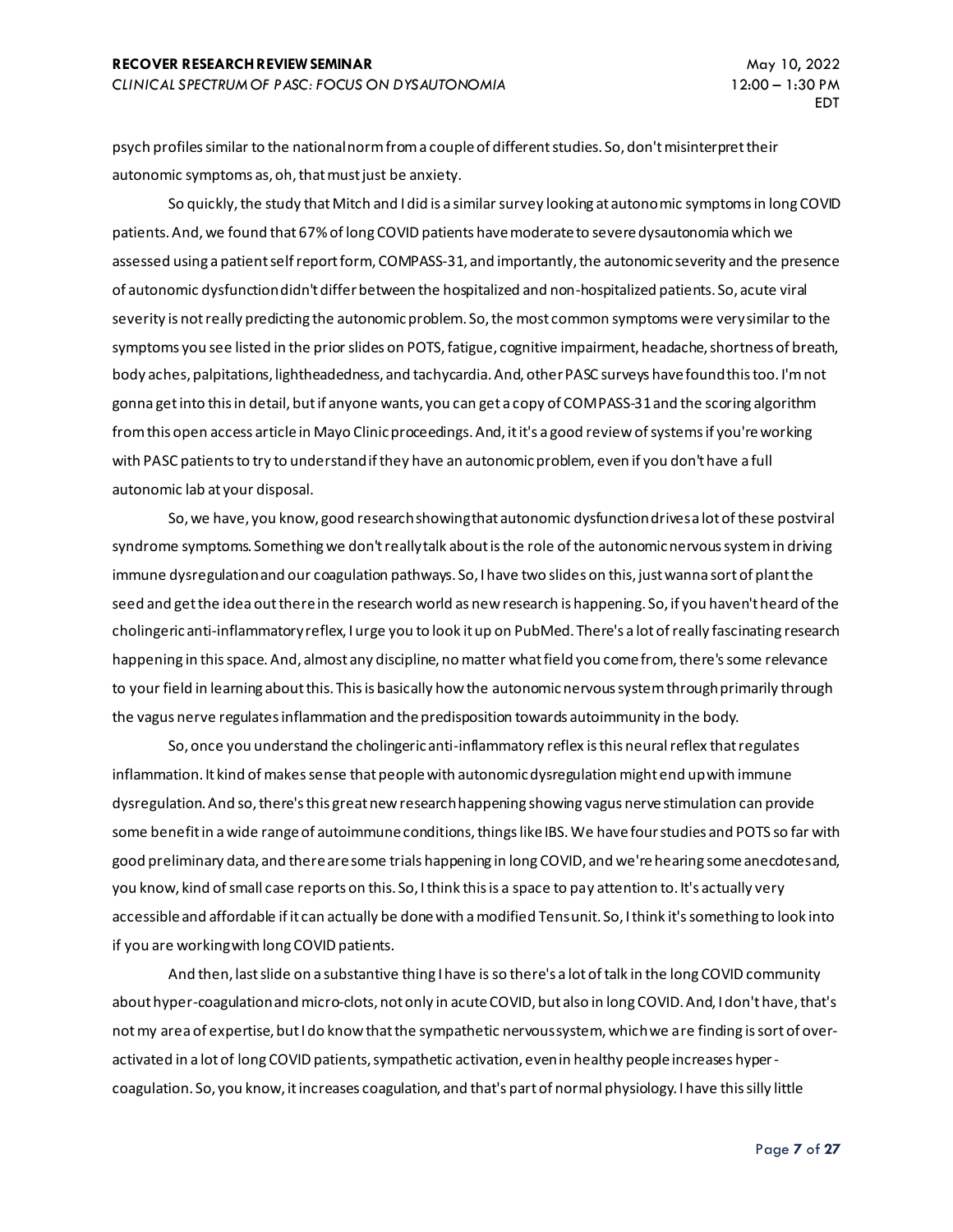cartoon, you know, I'm sure everyone remembers, you know, if you're being chased by a lion, and you get scratched, you don't wanna bleed out. So, it's probably a good time for your coagulation to kick in. And unfortunately, when you have a virus, you're not being chased by a lion, but your body sort of is in that fight or flight state for a prolonged amount of time in a lot of the long COVID patients. Related to this, we have one study showing kids with POTS before COVID. Kids with POTS have an 11-fold increase of DVTs compared to other children using chest ports within the whole Children's National Health System. So, I think that's a hint that this is going on in other people with chronic activation syndromes, not just necessarily in long COVID.

So, I hope that future research in RECOVER and other long COVID studies will really dig into the coagulation pathology and how this may or may not relate to the autonomic function. So, my last slide, I just have some links that might be helpful to clinicians, as well as patients. Dysautonomia International is offering, we don't have the NIH's money, but we're offering some research funding through the long COVID research fund. And, we also have an autonomic disorders video library with over a hundred lectures from the top experts on autonomic disorders. So, thank you very much.

#### Peter Novak

Thank you. My name is Peter Novak. In next few minutes, I will talk about post-acute sequela of COVID in the context of cardiovascular and autonomic abnormalities. So, initial study did show that PASC affects about 50% of survivors of COVID infection. More recent study did show 30%. Clearly, prospective studies are needed to clarify the true prevalence of the PASC. Neurological symptoms vary across patients and can be disabling irrespective of severity of initial infection. Typical neurological symptoms are fatigue, brain fog, headache, sleep difficulties, cognitive and emotional problems, dizziness, muscle weakness, myalgias, hyposmia, sensory motor deficit, and of course, dysautonomia. Neurological symptoms can reflect involvement of neurosystems or can be linked to underlying organ dysfunction due to COVID. For example, affecting respiratory, renal, psychiatric, endocrine, hematologic, autoimmune systems.

According to WHO and NIH, neurological symptoms are core aspects of long COVID. As of yesterday, there were almost 81 million of COVID cases in US. Assuming 30% of COVID prevalence, which is kind of a conservative estimate, the total number of PASC is about 24 millions. As to be expected, the highest prevalence is in California and Texas. And in Massachusetts, we have about a half million. And, the true incidence of PASC is still unclear. This is nice, a retrospective study from England, looking on the 273,000 COVID survivors. And, they show incidence of 50% in combining any signs at six months. The most common was anxiety and depression, full but abnormal breathing. Autonomic symptoms are very common. One survey did show that the most common symptoms were attributed actually to autonomic dysfunction. The Long COVID Advocacy Project noted that 34% of patients with past patients had new diagnosis of autonomic dysfunction. And, this is a lower end study, which showed that in 2,300 PASC patients, 67% of PASC patients had dysautonomia which was moderate to severe based on the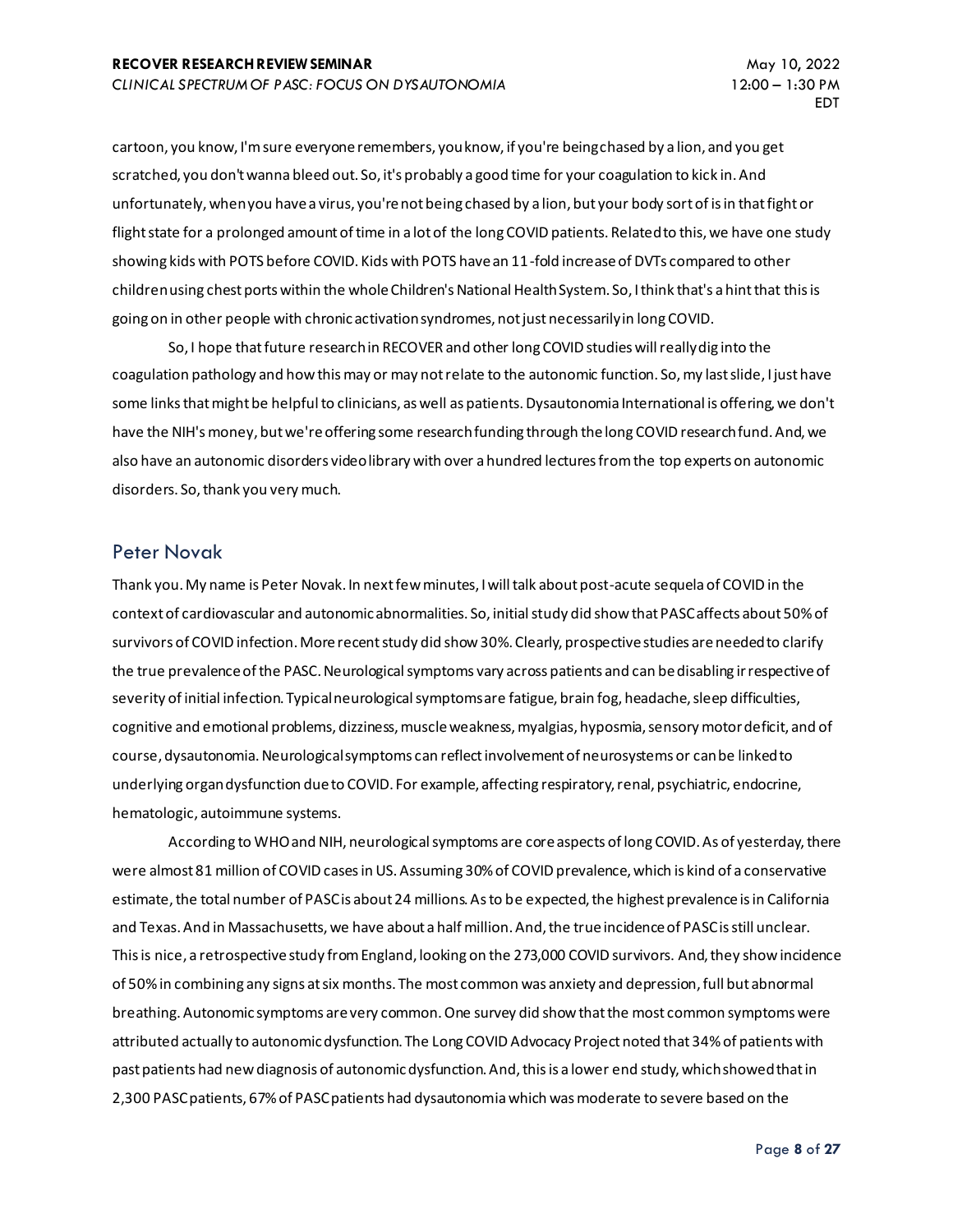COMPASS survey for autonomic dysfunction. Exact incidence of dysautonomia, and its clinical significance is still not clear, because a lack of objective autonomic testing studies. So, this surveys prompted us to design a study to evaluate dysautonomia and related problems in PASC using objective test. We used the comprehensive evaluations that I will explain in next few minutes.

So, this was a retrospective study that included nine PASC patients that completed comprehensive autonomic testing with skin biopsies. All had mild COVID disease. All were treated as a home observation, and there was too a delta variant, and those are one of the initial patients. And typical presentation was fever, cough, dyspnea, headache, loss of smell, and no one was vaccinated. And, PASC patients were age and sex-matched with 10 women with postural tachycardia syndrome and 15 healthy controls.

Patients were evaluated using Brigham Protocol, which consist of standard or standardized autonomic function tests, which are combined with cerebrovascular and respiratory assessments and skin biopsies. They are using to continue transcranial Doppler for measurement of cerebral blood flow in the middle cerebral artery during the tilt test. Standard autonomic cardiovascular tests, which were described by Mitchell a few minutes ago, measures cardio vagal for sympathetic system, and sympathetic audiologic system. We are using also pseudomotor test for postganglionic measurement and skin biopsies for evaluation of small fibers. We're looking for both sensory and pseudomotor fibers. We also evaluate several inflammatory and autoimmune markers for assessment of low grade inflammation. So, results show that PASC is associated with multisystem involvement affecting cerebral vascular, including cerebral vascular dysregulation with persistent cerebral arterial vasal constriction. It was also evidence of small fiber neuropathy and related widespread dysautonomia. Also, we find respiratory dysregulation and evidence of chronic inflammation.

Few words about small fiber neuropathy. We find this type of neuropathy in 89% of PASC patients and 60% of POTS patients. There were no small fiber neuropathy controls. Most common type of neuropathy was mixed affecting sensory and autonomic fiber simultaneously. Slide on the left side shows typical example of the healthy control with number of the epidermal fibers marked on this red arrows. And, the right side is a PASC subject with reduced number of the fibers, which is consistent with a small fiber neuropathy. Our finding was actually confirmed by our colleagues from MGH, Anne Oaklander and her team that found also evidence of small fiber neuropathy in 65% of PASC patients. Also, these patients were treated with steroids and IVIg, and about half of the treated patients improved.

So, it was concluded that the results of this study support hypothesis that some of the long COVID symptoms are results of small fiber neuropathy and also positive response to immunotherapy with IVIg on steroids strengthen the link between small fiber neuropathy and this immunity in PASC. There's another report described painful paresthesia and numbness associated with small fiber neuropathy in PASC. This came from Mount Sinai Hospital. Most of patients improved on symptomatic therapy. Cerebrovascular dysregulation is one of the major findings of our study. Abnormal cerebral blood flow was detected in 100% of the PASC patients. So, in everybody.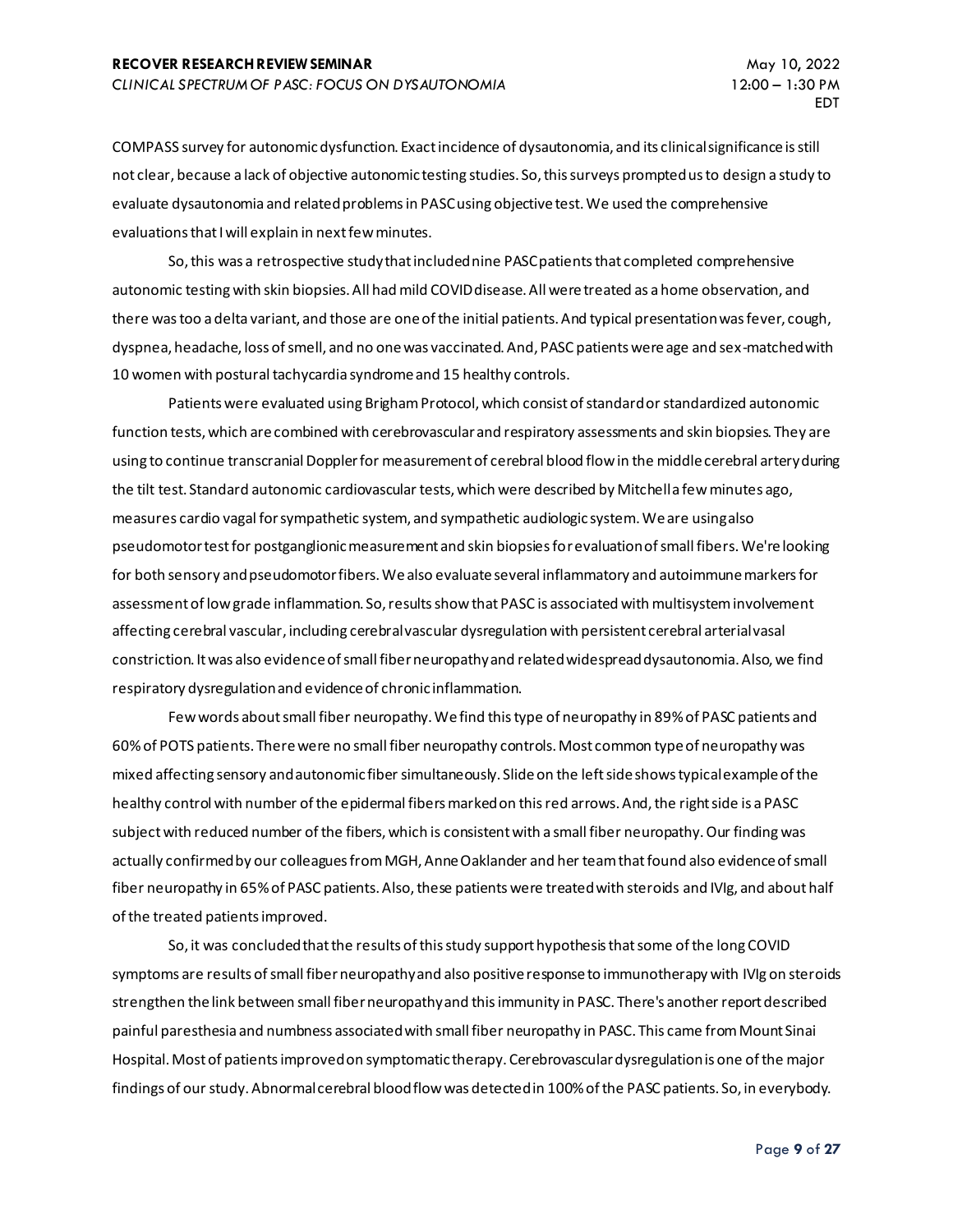Orthostatic cerebral blood flow velocity declined in average, 20% in PASC patients, which is similar to the POTS patients.

So, this is a group statistic from the tilt test, showing supine and orthostatic response in the cerebral blood flow. The orthostatic cerebral blood flow decline in both PASC and POTS in spite that no one had orthostatic hypotension, meaning that decline is due to cerebral vascular dysregulation. And again, the decline was about 20% in both the POTS and the PASC patients, which is clinically significant since that decline is associated with signs of cerebral hypo perfusion in POTS patients. And, this slide shows somebody of the tilt test showing orthostatic tachycardia in the POTS, reduced cerebral blood flow velocity in POTS and PASC. And, this particular pattern of the respiratory dysregulation associated with hypocapnia, which I will mention a few minutes. Dysautonomia was also frequent in PASC. In our group, objective evidence of dysautonomia detected in everybody in both PASC and POTS patients when we combined abnormalities in different, simple autonomic systems.

For example, so the motor dysfunction was detected in 67 of our PASC patients, parasympathetic in 40% and sympathetic adrenergic in 100%, which kind of similar in terms of the frequency than in the POTS. And, no one had dysautonomia in controls. We just completed another retrospective study with expanded number of the patients, which is in the submission that confirmed widespread dysautonomia in PASC. In this cohort, autonomic failure was slightly worse in POTS compared to PASC. Again, orthostatic hypertension was not present in anybody. Mayo Clinic also evaluated dysautonomia in PASC patients, and they find out pseudomotor dysfunction in 36, cardio vagal in 27, and cardiovascular adrenergic 7%.

So, this is kind of similar than our finding. And interestingly, it's also very similar than in we found most common was orthostatic symptoms, most common complaint were orthostatic symptoms without evidence of tachycardia in 41%. It was concluded that dysautonomia was frequent, but mild. But, the most common finding is orthostatic intolerance was without any objective finding. We think these patients, they had decreased the cerebral blood flow as in our case.

And, this is another study that Blitshteyn and Whitelaw published as a retrospective chart study. And, they look on the patients referred to autonomic clinic for new onset of dysautonomia. They evaluated 20 patients, and the most common diagnosis was POTS in 75%. Although the diagnosis were not made by autonomic testing, but by standing test. But, dysautonomia was quite disabling. 60% of patients were unable to work. But, another study found POTS only in two percent out of the 85 patients prefer probably (indistinct) plays a role. Autonomic system controls all organ, as you heard before in lectures, therefore widespread dysautonomia is found in the PASC patients can affect multiple organs causing variety of complaints.

We also find respiratory dysregulation, which was common as well. Supine and orthostatic hypocapnia was present in the PASC patients while orthostatic hypercapnia only was in the POTS, which is typical finding for the POTS. So, this is the end tidal of CO2. PASC patient data or the decreased end tidal CO2, even supine slightly, which persisted throughout the field, while in the POTS patient, normal supine in the end tidal CO2, which declined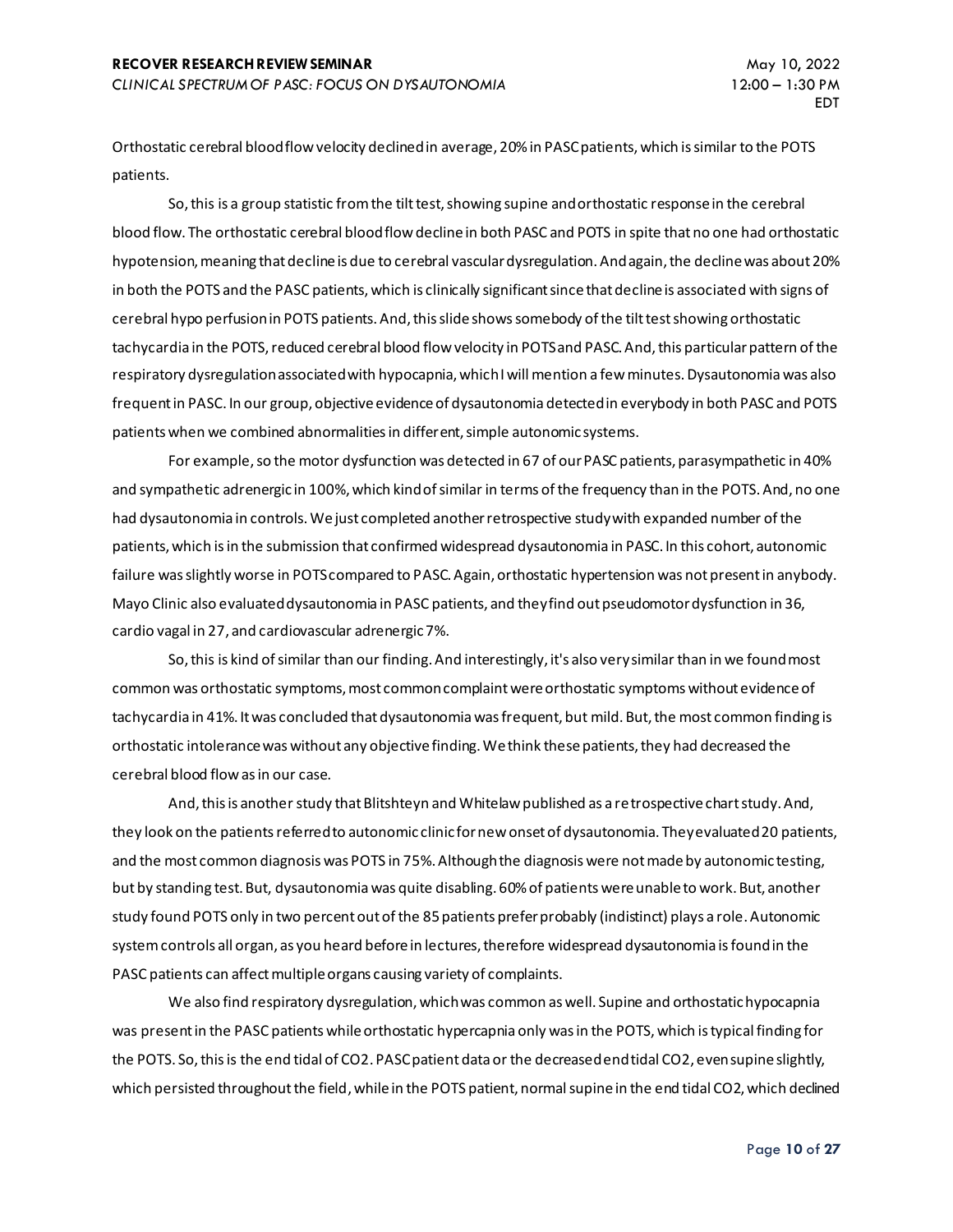during the upright position. Carbon dioxide has a profound effect on the cerebral blood flow hypocapnia is causing cerebral basal constriction and reduction of cerebral blood flow. Hypocapnia is cause of the reduced cerebral blood flow in POTS since adjustment, when you are adjusting the effect of the blood flow due to a hypocapnia, it will correct the blood flow in the POTS patient, but not in the PASC. It implies that in PASC reduced blood flow is due to cerebral autoregulatory failure associated with stiffness of the cerebral arterials. Inflammation was also checked with our cohort.

And, inflammatory dysregulation was also found in majority of the patients. Elevated inflammatory markers were found in the 67% of the PASC and 70% of POTS patient, which is very similar. These findings are considered with low grade inflammation. In the summary, PASC is associated with multiple system dysfunction. It can be argued that we have a low number of the patients, but all our findings were replicated by other studies. Cerebrovascular dysfunction results in cerebral orthostatic hypoperfusion due to persistent cerebral arteriolar vasoconstriction. And, it may cause orthostatic intolerance, fatigue, brain fog. Dysautonomia may contribute to orthostatic intolerance, fatigue, dyspnea, and temperature dysregulations, GI and urinary problems. Small fiber neuropathy may cause pain and other sensory disturbances. Respiratory dysregulation may causing with hypocapnia may cause dyspnea, increased fatigue via alkalosis and maybe tissue ischemia. And low grade inflammation probably affecting the small vessels can be a pathological substrate of PASC.

We think that virus, some are triggers of dysregulation of autoimmune system be subsequent release of probably inflammatory cytokines that can lead to low grade inflammation. Few words about the therapy are therapy is mostly supportive, symptoms oriented. There's a limited evidence about effectiveness of pharmacological approaches. There are multiple ongoing clinical trials using off-label medications or new medication, exploring role of supplements, vitamins, probiotics, antioxidants steroids, IVIG and other immunomodulators. And, based on suggested pathophysiological mechanisms of PASC, this picture is taken from Dr. Umesh from Infection Journal. Based on his current knowledge, PASC mechanisms are very complex and interrelated, multiple mechanisms in parallel. And, the main mechanisms can be divided by three major categories. Those are direct cellular tissue injury caused by cytotoxicity. Second, immune activation and inflammation probably through antigen growth reactivity or via injured cells damage. And third, the effect of physiological response or maladaptive response with hormonal changes and abnormal intracellular signaling pathways.

It is postulated that combination of these three mechanisms are responsible for the respective clinical symptoms. And these slides are, there are several potential therapeutic neuroimmune targets. The list is not complete and only show some examples. The therapy can focus on particular metabolite or protein, for example, an interleukin six blocking or using antibody against certain antibodies. For example, recently described antibodies against several types of the GPCR receptors. Those antibodies found in the PASC patients, they might activate those receptors causing for example, autonomic dysregulation. They can probably, they can, for example, activate genetic receptors. Or potential target, therapy can target more widespread or more generalized pathways.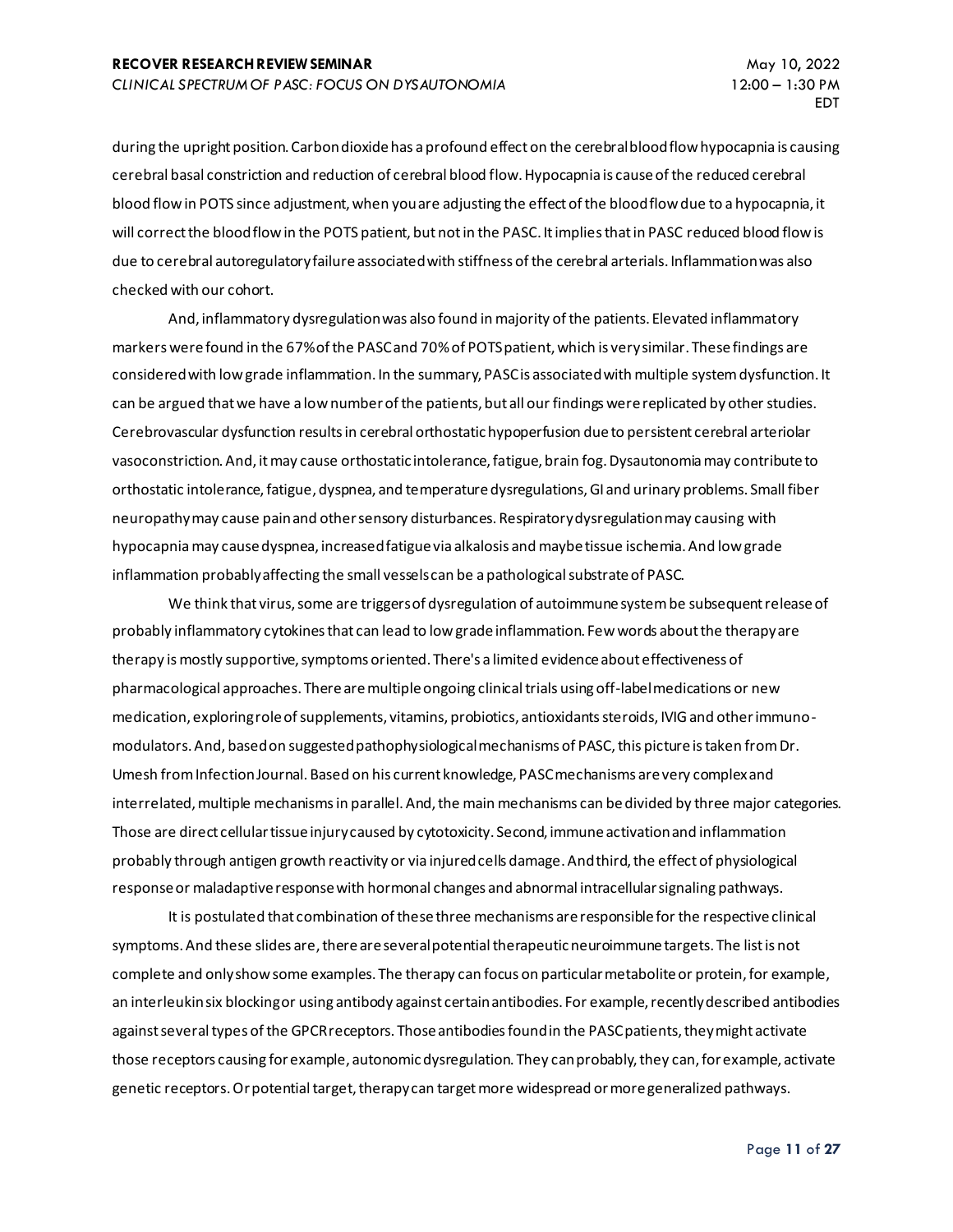For example, to moderate (indistinct) receptors or modulate B or C, T cells, or moderate coagulation cascades. There are multiple clinical trials that hopefully will give us some answers soon. There was also interesting study in Nature recently showing several genomic loci that are associated to be either predispositioned to COVID or to severity of the COVID disease. And, there are a number of clinical trials, and as September 21 there were registered 201 clinical trials. About half of them were observational, less than half interventional. And interestingly, most of the trials originated in academia. And this was my last slide. Thank you.

# Tae Chung

My name is Tae Chung. I'm from Johns Hopkins. I'm a neuromuscular specialist by fellowship training, but in my residency in physical medicine rehabilitation. So, I have a privilege of working with other rehab therapists, which I think is very importantfor the treatment of this condition. So, for this 20 minutes, that's assigned to me, I'll focus on some treatment strategies for dysnomia in PASC patients. Next slide, please.

So, before I talk about the treatment, I briefly touch on kind of a little bit of a framework for diagnosis, how I approach to this condition. So, when I say PASC, at this point, it's very loosely defined. It really, you know, includes everything that can arise and causing long lasting symptoms after COVID infection that includes, you know, pulmonary fibrosis or post-ICU syndrome, cardio myositis, and pulmonary embolism, and everything. Obviously, I've been focused on POTS and dysautonomia, which I believe a lot of people here believe to be one of the probably most significant and largest problem in PASC patients that's also very debilitating. Next slide, please. And, in the previous talks, you know, Dr. Miglis, Professor Stiles and Dr. Novak really beautifully pointed out that first, you know, although at this point, a lot of PASC symptoms are discussed as filling some mysterious conditions. A lot of people in the field have actually recognizes symptoms pretty well. The clinical phenotypes are very typical for, in many cases, clinical diagnosis of POTS that includes, you know, difficulty breathing, especially after some short activities or exercise, severe debilitating fatigue, brain fog, sleep problems, and, you know, lightheadedness and so on. So, I'm not gonna go over the symptoms, this actually a table, I got it from CDC Government that listed all the symptoms of PASC. And, you recognize by now that these symptoms are very typical for, again, clinical diagnosis of POTS. Next slide, please.

So what is POTS? So, how do we explain all the kind of multi-systemic symptoms? Again, just before I get to the treatment part, I see those symptoms as primarily vasomotor symptoms, Can you kind of move over slides, please. It's an animation. So if you can just keep going. So, basically they have a lot of post-exercise malaise and flares because basically their blood flow is not really getting to muscles when they exercise. They have a brain fog with this concentration and Dr. Novak, just beautifully illustrated in his slides that, you know, there's a severe reduction or just about 20% reduction in blood flow to cerebral blood flow whenever there have been brain fog. And also, they have a chronic fatigue, orthostatic intolerance.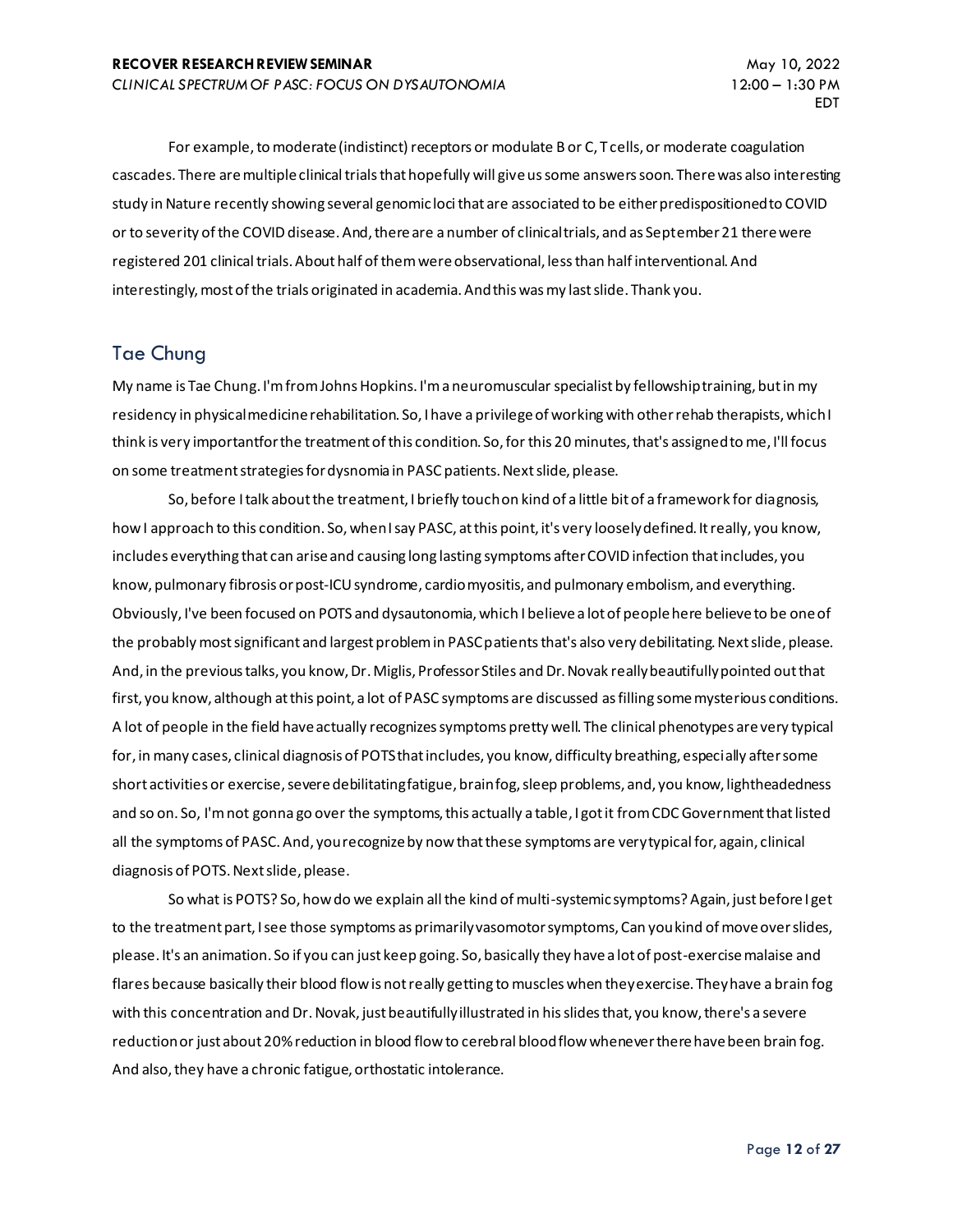Now, you know, these symptoms by default, they check our brain, heart. I work at the very large post-COVID clinic collaboration at Johns Hopkins. And, in the beginning of COVID pandemic, they've actually done pretty much all the tests for heart, whenever they have a heart palpitation and so on, they actually check heart MRI, cardiac MRI, for pretty much all the post-COVID patients. They get the MRI of the brain. We did everything, and rarely we find any primary heart infection or inflammation or brain, you know, disease in the imaging studies or other things. So, you know, it looks like it's, you know, each organs are probably likely normal. It's more vasal or blood flow kind of problem that's affecting these multiple organs. And, you know, but that's probably likely coming from autonomic nerve denervation that's regulating the blood flow. Can you go over the next slide, please?

So, I call this pump failure symptoms, and just, can you please move on? Yeah. At the same time, maybe it's a compensatory mechanism or maybe this abnormal barrier reflex function. Can you move? Yeah. There's also, paradoxically, increased sympathetic activation. And, can you go on? And causing, oh, go back to slide, too. So, causing all these sympathetic central, sympathetic symptoms that causes anxiety, palpitation insomnia. They wake up in the middle of the night all the time. They have a slow GI motility that may predispose nausea, vomiting, or constipation down there, and hyperhidrosis. So, next slide.

Basically, when I approach like, you know, therapeutically approaches POTS, I kind of see two different clusters of symptoms, which is one vasomotor dysfunction denervation symptoms. Basically, it's a blood flow pump failure symptoms, which explains fatigue, brain fog, exercise intolerance, migraine, and other things. On the other hand, there's a kind of more central sympathetic activation that causes anxiety, palpitation, you know, insomnia and GI problem and so on. And, I think this is very important kind of diagram, because their symptoms are very diverse, but it comes down to vasomotor symptoms and sympathetic symptoms. These are very paradoxical, because you have those symptoms that's coming from too much excessive adrenaline or sympathetic, you know, activation, and also at the same time, peripheral sympathetic denervation.

So, like for example, there has a lot of therapy implication, for example, in generally in POTS field, it's been well known that, you know, beta blockers are very important to reduce palpitation and calms them down and helps with a lot of patients. But, at the same time, especially with the higher dose, it can worsen some of the fatigue and orthostatic symptoms and vice versa. So, I think it's really important for clinicians to really understand this paradoxical nature. And, in my experience, these symptoms can be very diverse and dynamic.

So, for example, for same patient, certain dose of beta blocker may work beautifully for maybe a few months. And then, you know, afterwards it may actually work the other way too. So, I think it's essential to understand the paradoxical nature of this symptoms. And, also closely monitor their symptoms and make sure we are kind of very flexible in terms of using our medications. And, for these reasons I try to avoid polypharmacy, 'cause, if they're getting like five or six medications, there's no way to know what's helping and what's not. So, keeping that in mind. Well first, next slide, please. You know, I think from a neuromuscular standpoint, I think the localization to me with some indirect evidence, I think this is more like sympathetic ganglionitis. It's a post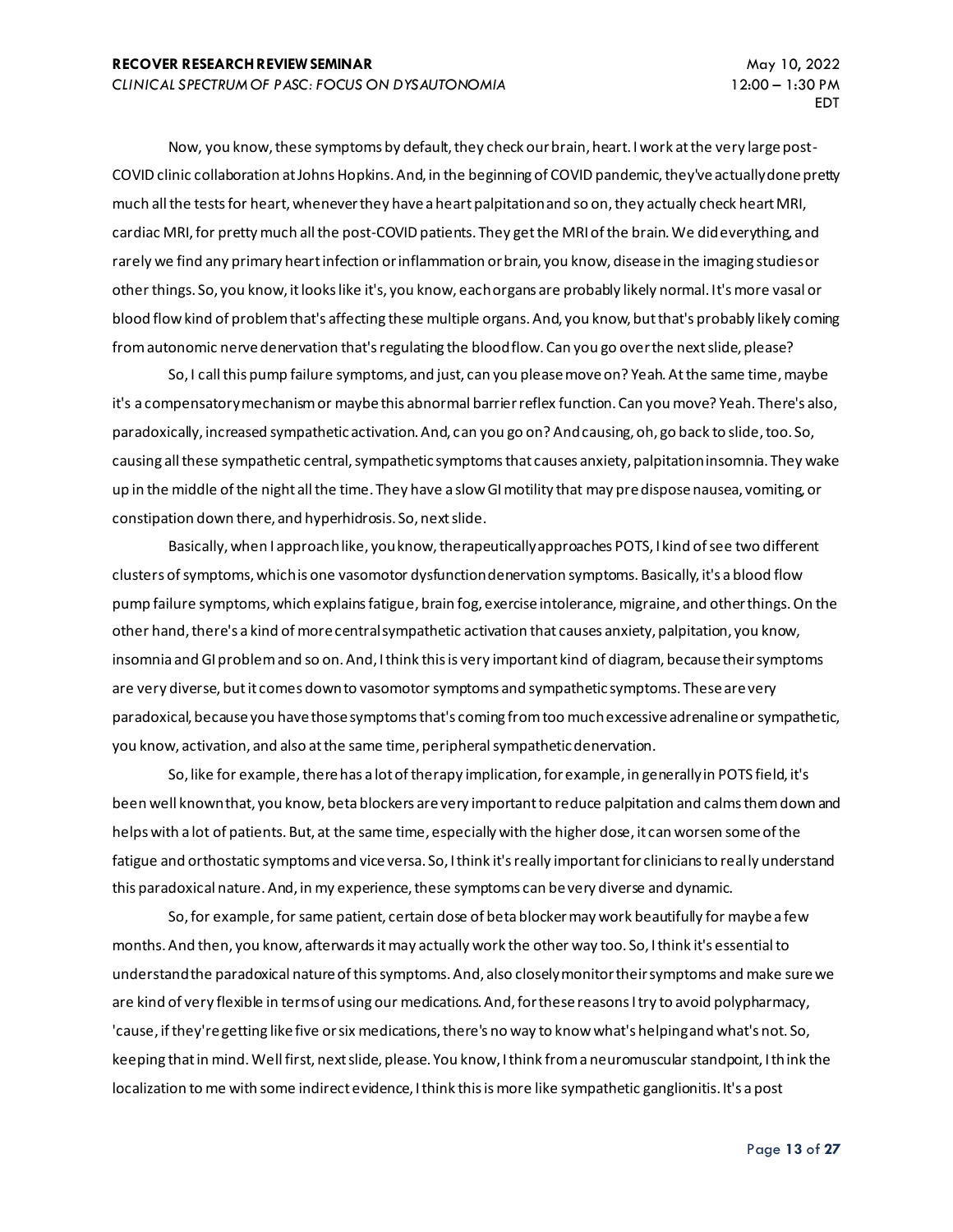infectious. There are symptom onset is very acute and probably a text inflames some different sympathetic ganglia, chain ganglia, and then causing both vasomotor symptoms, and, you know, pseudomotor symptoms and other things too. Now, next slide, please.

Then, how do we approach this problem? I think, well, generally there are probably two approaches there, and I'm gonna talk about, you know, potential antiinflammatory, immunomodulatory, you know, approach a little later on, but, you know, for symptomatically, they have these vasomotor symptoms, and excessive sympathetic symptoms, how do you approach to that? So, I try to approach it a little differently for the different kinds of problems. So, for example, for vasomotor symptoms, pump failure symptoms, we try to do very aggressive volume expansion. Whereas, for sympathetic overcompensation, we try to do use some medication or some meditation techniques to bring down their, you know, kind of adrenaline and anxiety level. Next slide, please.

So, volume expansion for audience here, I don't have to really explain too much. We're trying to expand the volume and, you know, increase blood volume to, you know, help with the vasomotor symptoms. And, the effect of volume expansion. Well, the reason that I think those, you know, like for example, for insomnia and other things are connected to this whole POTs symptoms is that, oftentimes if you do really aggressive volume expansion, other symptoms get better too. Not only their fatigue level gets better, brain fog gets better. Oftentimes, they sleep better and anxiety level goes down as well. So, I think couple of things to keep in mind is the volume expansion is really easy in the concept, but actually to do is not that easy. They have to drink a lot of excessive amount of water and a high level sodium as well. And, oftentimes it takes a lot of time for patients to modify their lifestyle to achieve this.

Oftentimes, I do IV saline hydration, and just acute volume expansion with IV saline bolus. And, you'll see that a lot of these patients, immediately, some of their symptoms improve. Well, the problem is that IV saline infusion is really not for long-term solution. You know, each time, because even if you get one liter bolus or two liter bolus, it doesn't stay in your body for long time. I try to do this, limit this IV hydration to bridge some physical therapy. I'm gonna mention a little bit later in the next slide about the exercise intolerance, but sometimes whenever they try to do physical exercise, if they cannot tolerate it, I just try to bridge them with the IV solution, you know, for a short period of time for a few weeks, or for a few months. Of course, on top of, you know, oral hydration and salt intake, we use various medications such as midodrine or fludrocortisone to optimize volume expansion. I try not to use those medication until I make sure that they are really actually modifying their lifestyle and diets and drink a lot of water, 'cause without it, usually it doesn't help a lot.

Now, I see physical exercise as a part of volume expansion treatment, and my rationale for physical exercise. Why does it works? I think it's some for long term cardiovascular training, it increases our blood volume. It's possibly because they increase their hematocrit. They made more red blood cells, or in part because of skeletal muscle pump, that's returning more blood back to the heart and lung. So either way, it's really, it works really well. As I said, we have a multidisciplinary clinic. I work closely with our physical therapists, and over long term, once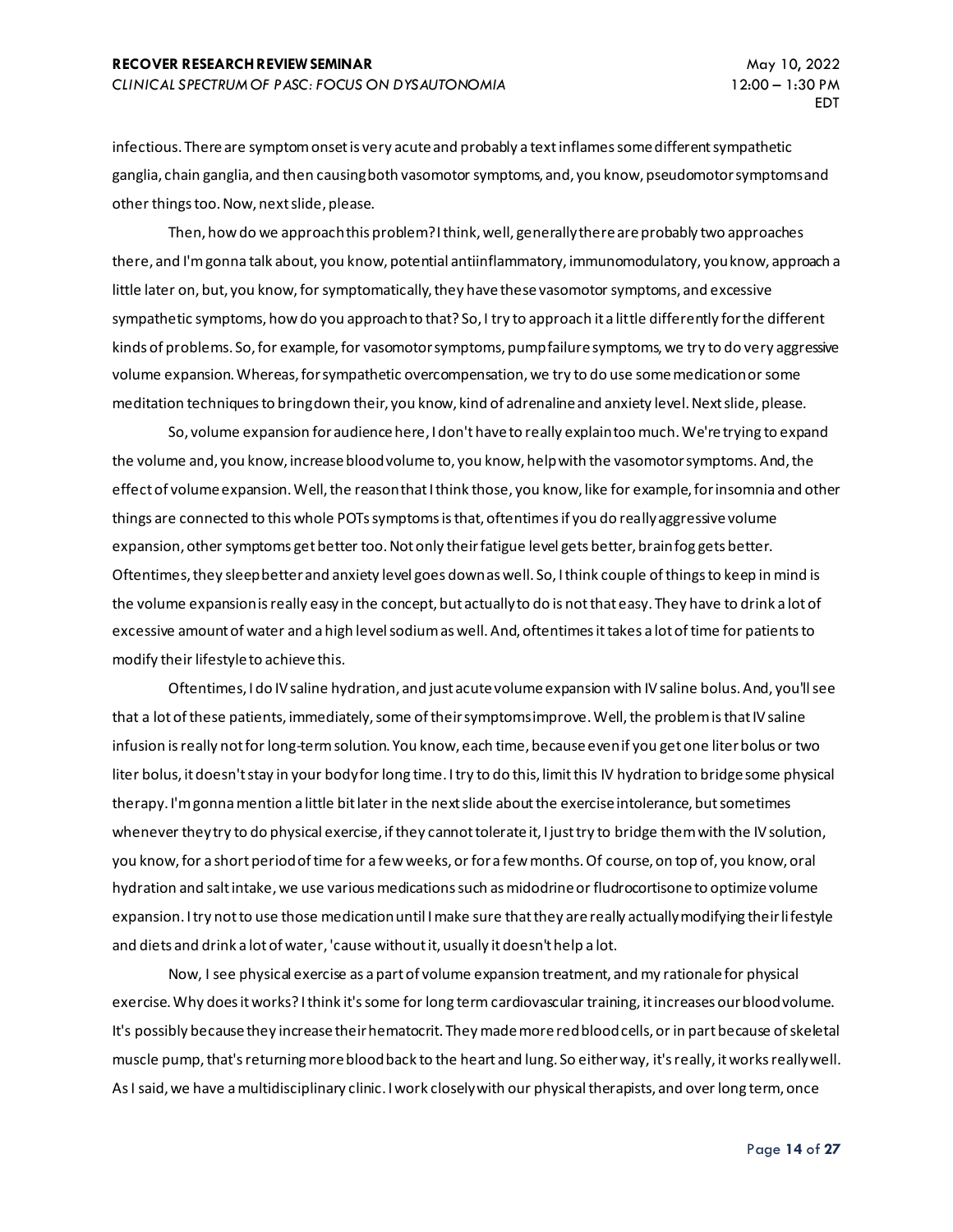they can achieve physical exercise, certain level, they actually feel much better. They actually feel better with their fatigue and brain fog and other things. Now, next slide.

However, there are a couple of issues that we really need to address. First of all, it's a gradual cardiovascular training. It takes a long time. I think for both clinicians and patients, they really have to understand it takes a long time. Oftentimes, more than several months a year. So, the key is really not to give up in the middle. It's not something that they do just better after a few weeks of exercise. And also, they have a lot of limitation in exercise in the beginning. So, next slide please. So, this is kind of the, just move all the animation please. So, this is kind of theoretical graph for exercise in POTS patient. Now, the black line is whenever the normal patients, normal people do the exercise.

Now, the X axis is time. The Y axis is heart rate? Go back to the previous slide, please. Yeah. So, normal people, when you start exercising, your heart rate goes off, and then when you stop the training, it goes down, cools down right away like that. POTS patients is kind of red graph. It's called theoretical graph that we see all the time. In the beginning, they kind of increase nicely as they match to, you know, increasing metabolic requirements from their (indistinct). But, at some point they shoot up, and they cannot tolerate after at some point. And, this, well just call this point on the return. And, that point can be only five or three minutes into a stationary bike. And, these patients can be, you know, very young 20 and 30 kind of patients. And, the thing is that before that point, people really have a hard time tolerating the exercise. And, the idea of this gradual training program is to really push this point further to the right side over time. Next slide, please.

So,we use another medications to bring down sympathetic symptoms. I, again, for the reason that I mentioned, I try to do more non-pharmacological stuff with such as meditation and mindfulness. They can be very effective. Next slide, please. And also, again, with education for a lot of different things, it's very important, like avoiding dehydration, certain things like caffeine can actually dehydrate people, avoiding infection can avoid flares. So, they need a lot of education piece to change it. A lot of people have MCAS activation syndrome. And, because of that, we, you know, they need to go over certain different dietary kind of regimen to avoid possible triggers. Next slide.

And, a lot of people have kind of hard time ambulating because of orthostatic tolerance. We use certain, you know, devices for them to be able to get around better. For POTS patients, something like, you know, Rollator can be helpful with a sitting function, 'cause sometimes they can faint or they can sit down. Next slide.

Of course, we use physical measures such as compression stocking and binders. We make sure that it's thigh high and abdomen binders are very important. Next slide. So, for it's says animation. So please go through that. So, so basically the basis immune therapist is that it's post infectious. So the, I think that the idea is that whenever the, you know, we make, whatever the antibody we make to fight against COVID-19, maybe one of them or a few of them is over-reactive, and they kind of recognize our autonomic ganglia, potentially. We don't know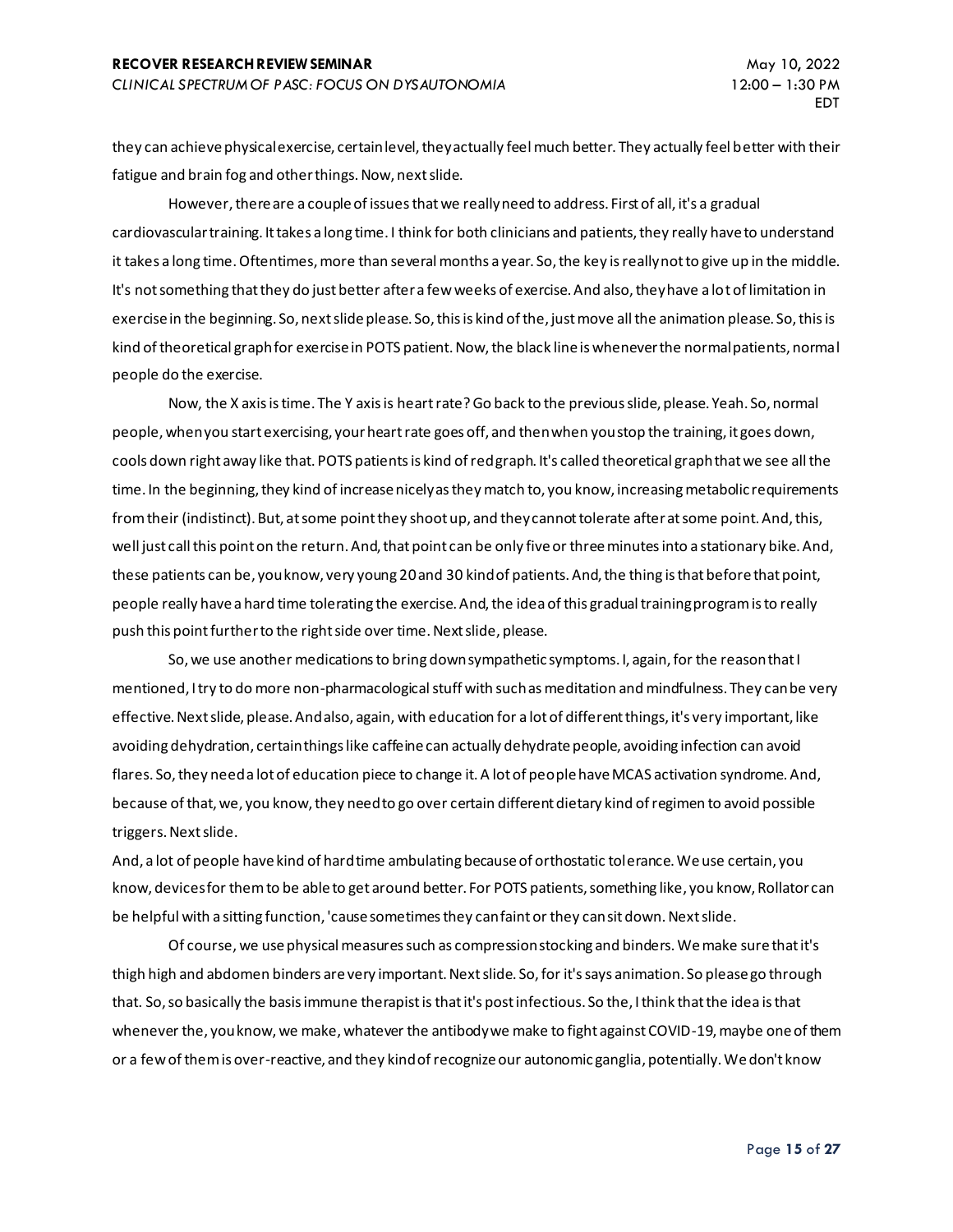exactly what target organism at this point, but potentially the auto-reactive antibodies inflaming our own body and causing post-COVID POTS, causing sympathetic vasomotor fibers. So, next slide, please.

So, the idea, and it's possible that the target can be, can move this animation as well. It can be kind of interfering at the synapse, or it can be axonal. It can be neuronal attack at the sympathetic fibers. Next slide, please. So, can you keep moving? Yep. So, the idea for the immune therapy is to bring down potentially auto reactive, auto antibodies. There are actually few available for the treatment immuno-modulating treatment that includes a high dose IVIG. We know that this kind of brings down auto IVIGs in the body. So, you know, it kind of probably precipitates neutralized, autoreactive IVIGs.

FcRn receptor antagonist is a newer kinds of medication. We'll be doing clinical trials on post-COVID POTS patients using this medication. Basically, this medication also brings down auto IVIGs in the body. So, it's a bit, we don't have to know which target, you know, which, you know, target organs are for these old reactive antibodies. And, it just brings on all the IVIGs in the body. So, we are hoping that all the inter-mediated POTS from post-COVID, I think is gonna work. Now, I know some people have used ritoxan or high dose steroids before. I'm a little bit kind of hesitant to use Rituxan on this kind of patient for many reasons, but I know somebody ask questions about potential HDS, TSHDS, FGFR three antibodies. Those are IgM mediated auto antibodies. So, we don't know if auto antibody for PASC are IG mediated or IgM mediated. So, potentially there's a role for things like Rituximab, but although these are, to me, it's a little too strong immunosuppression. And, you know, based on potential risk can benefit, I'm still not a 100% convinced about using this, but, we'll need some more research to, you know, find out what the autoreactive antibodies are at this point. Next slide, please.

Okay. Well, I'm gonna skip this mass activation syndrome for the interest of time. And, this is actually my last slide. Thank you very much for your attention.

# Satish Raj

So, I think I believe I'm up next. Welcome to you all. My name is Satish Raj, and I have no slides. Basically, I think I've been asked to give sort of a couple of minute overview of some of the stuff we've heard and seen and try and put this in the context. And, what I'm hoping to do is actually leave a little more time than perhaps we had planned for some of the questions that have been entered into the Q and A.

I think one of the key messages from all of our speakers that should come through is that this is complicated. And, it's complicated for different reasons. There are lots of things you could argue are complicated, but I think one of the challenges, there are many challenges, right? I mean, and these challenges are all things that we've seen in the POTS world, and in the autonomic dysfunction world before COVID, and it's not been made easier.

One is, at least until recently, there was no real administrative data to determine, you know, how common these diagnoses are, assuming that people can make the diagnosis, the physicians can make the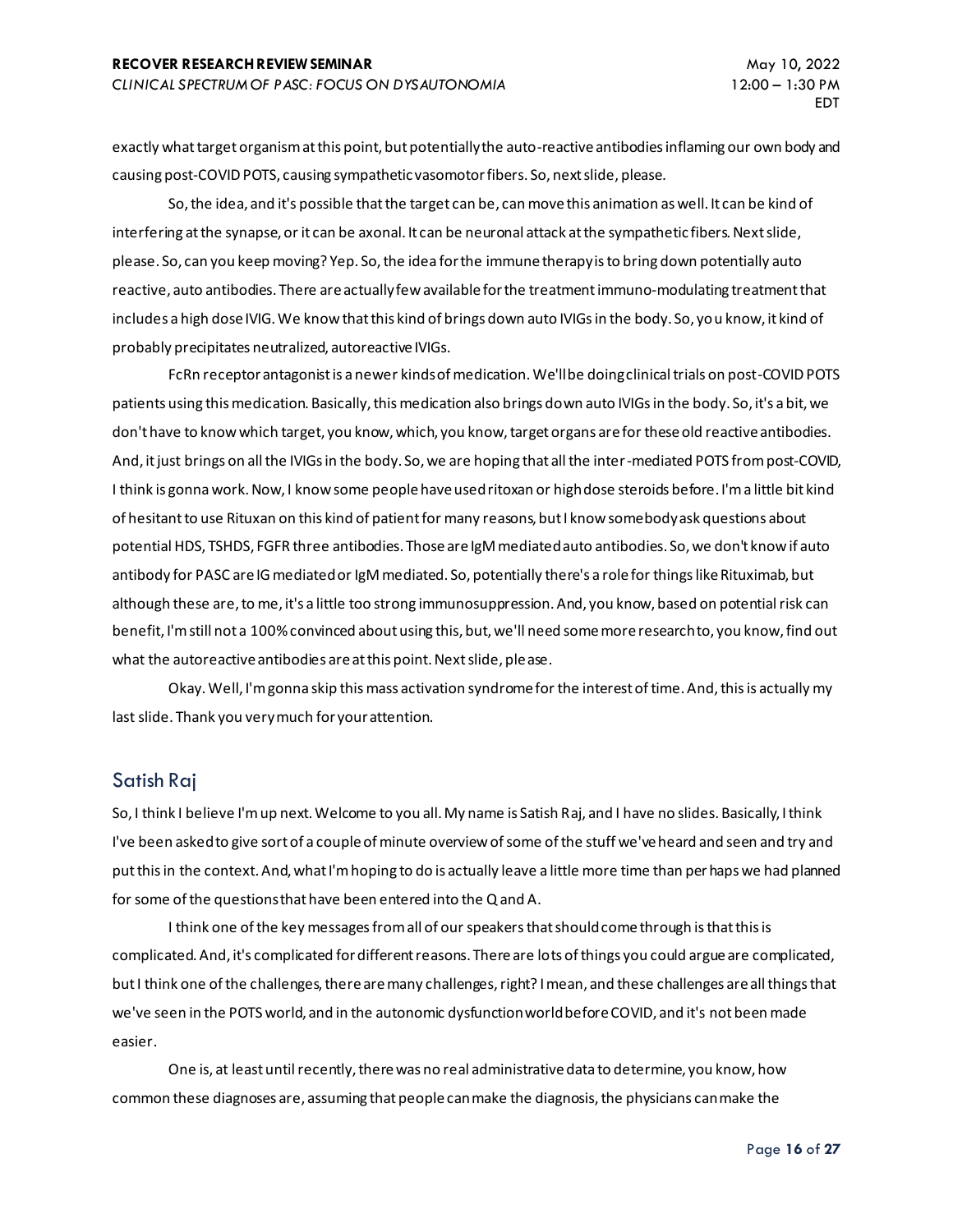diagnosis. I think that's changed for the PASC or long COVID. It actually still true for POTS, although that will change at some point. So, it's tough to get a handle on how much there is. The other challenge when discussing the different pathophysiologic mechanisms is that not everyone has all of these, right?

These are things that are, have been seen in some patients with POTS in the older literature and in the long COVID cohorts. And, that's important to understand, that, you know, I think, you know, certainly my source of medical knowledge, Twitter, you know, often people seem to sort of look at one treatment and assume it's a treatment for all. And, if one person got better with a treatment, that's great, right? Because, this actually can be debilitating, you know, out of all proportions to individuals. But, it's important not to jump from that anecdote of one and say, "Well, this is everyone should be on X or Y or Z," because the truth is we don't understand what's causing it in the different subgroups of people. I think in the POTS world, I suspect that, you know, my colleagues on this session would agree that there is not a thing that causes POTS.

There are different things that end up with a similar phenotype. And, I think PASC or long COVID is that, but even more so, because the presentations are even more varied than we see in POTS overall. So, I think, you know, while, you know, we all want answers, you know, I think we really need to take these initial steps. Quite frankly, what are really small studies so far, because this is all still relatively new to us. And, we need to actually start trying to figure out who those subgroups are and then do studies of therapies.

And, I applaud, you know, in several of the talks today, my co-invest, not co-investigators, my copresenters have highlighted some of the studies or areas for study that are coming up. And, I wanna emphasize that that is needed. It's not adequate to say, "Hey, you know, three people said, this is the problem. And so, everyone should go on therapy X or therapy Y." I mean, I think we've learned in the POTS world, it's not that simple. And certainly, we have to sort of step back and not give up. I think, you know, I think this has brought a lot of, it long COVID the presentation overlapping with POTS has brought a lot of attention to this, much needed attention. And, that could be used to help springboard us to hopefully what's a better future as we start to understand it, because I think a lot of the solutions are gonna be common.

In the beginning, it's going to be using treatments that we've used traditionally for POTS and other related autonomic disorders in long COVID patients that look like that. But over time, we may actually be able to use the attention brought to it by the long COVID patients to help the larger group of patients that have suffered with POTS and other, you know, related disorders for decades. And that's, you know, maybe the good that can come of all this otherwise not so good stuff.

With that, actually, I'd like to sort of, you know, poke my panelists a little bit to press further on some of the stuff they brought up. And, I was particularly intrigued by one of the slides that Dr. Novak showed. And, in fairness, Safuan from Stanford was also intrigued. And so, I will ask on his behalf. You indicated that the, the end end tidal CO2 in, you know, POTS patients and the PASC patients are low on standing, but when not standing, when supine, the PASC patients had a low end title CO2 while the POTS patients did not. Any thoughts on why,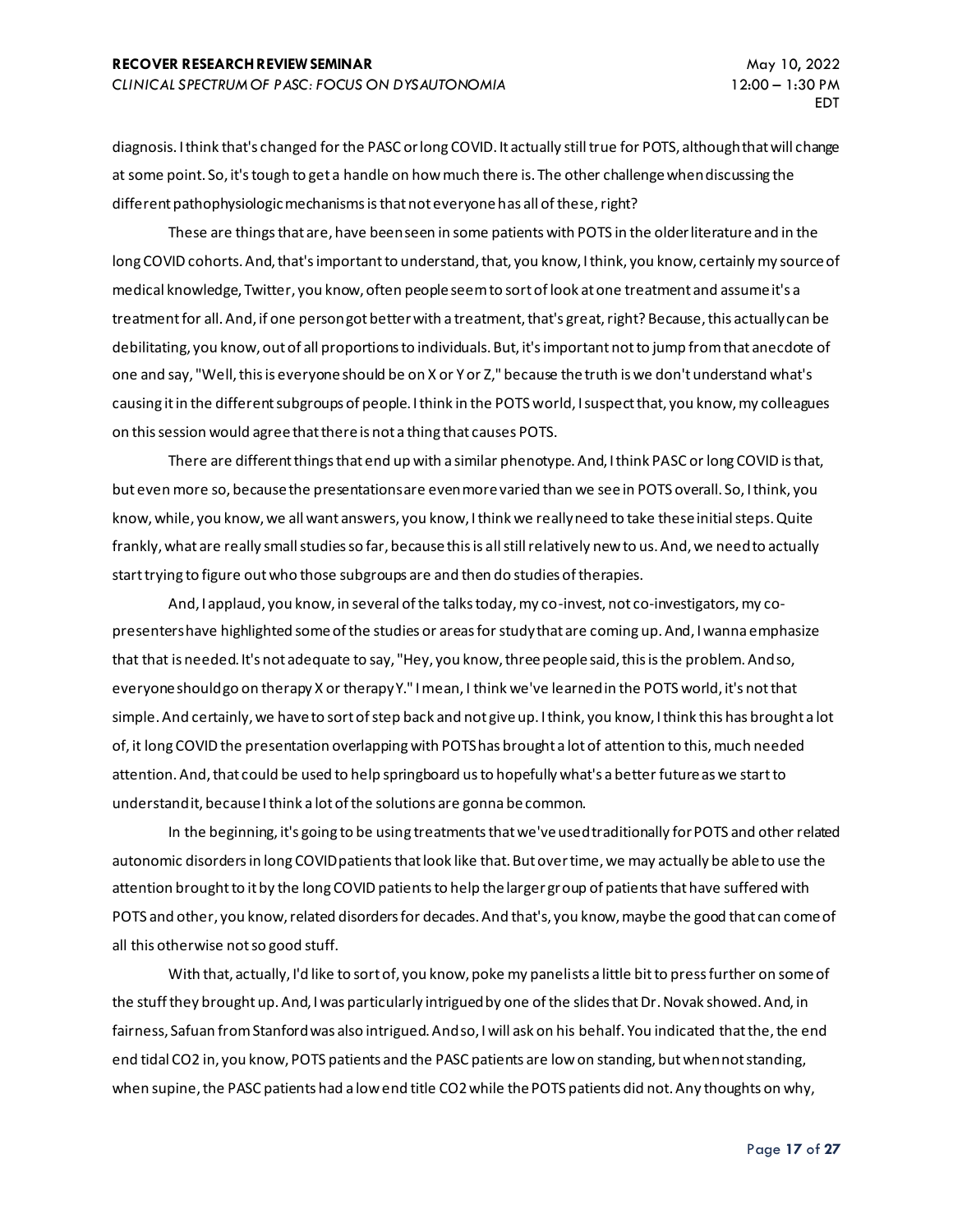what this means in terms of underlying pathophysiology? And, if that's the explanation for the cerebral blood flow velocity changes that you also showed?

#### Peter Novak

Well, we don't know exact mechanism, but respiratory dysregulation is very common in the PASC. Actually, when I, this was one of the, actually the most common complaint in the UK study in post-COVID patient. So, for some reason, the virus has propensity to affect the pulmonary respiratory system. We, in our patients, most of them, they do indeed have like a very thorough pulmonary evaluation. So, normal CT scans. There was no any evidence of any organ damage. So, it is probably something to do with the regulation. We don't know. It could be, for example, metabolic derangement. It could be damage of the small fibers, which are sensors in the lungs. So, the brain's being fooled that it has not enough, not oxygen, but brain is reacting to CO2 level.

So, it is might overcompensation, but short answer is we don't know, but it's very common. Dyspnea is extremely common in PASC patients.

# Mitchell Miglis

Satish, I'll just, I can add into that. You know, there is literature in the MECFS world already describing that baseline supine hypocapnia in patients with chronic fatigue syndrome. So, there is some precedent for that.

# Satish Raj

Any thoughts on why?

# Mitchell Miglis

I don't think, I, I think metabolic derangement and inflammation, you know, some theories there, but yeah, like Dr. Novak mentioned, no one's really elucidated those mechanisms.

#### Peter Novak

Okay. Also orthostatic hypocapnia is long known for years and there are two probably likely explanations. Julian Stewart described thoracic hypovolemia. So, it is sub to do with thorax or chest perfusion. And, secondary is because in general, POTS patient tend to be hypovolemic. So, it might be different perfusion, upper and lower portion of the lungs. So, they have selective mismatch in sensing the CO2 levels, which might cause drive the brain with to be hypocapnic.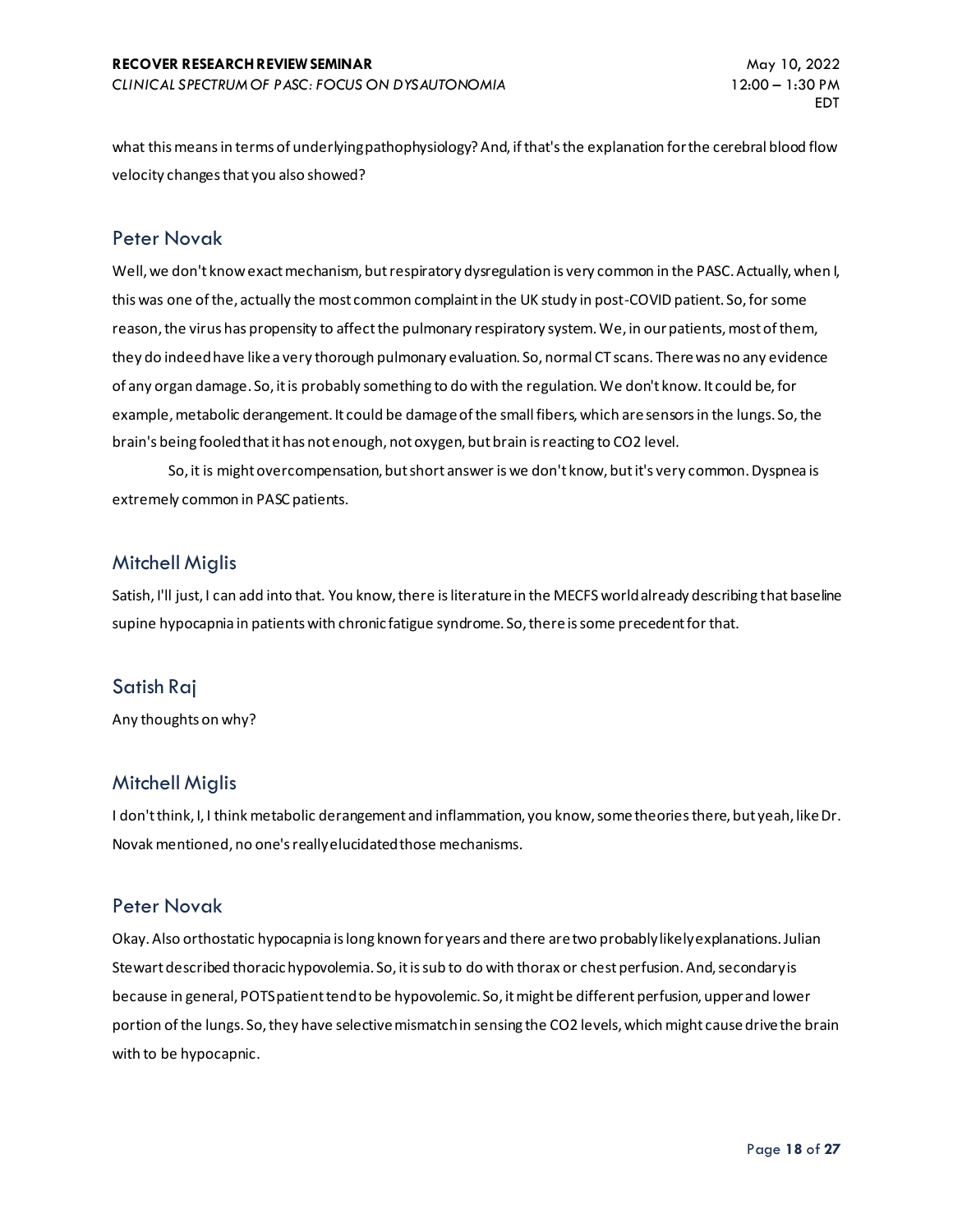# Satish Raj

Great. And before I hand the reins back to Dr. McPheeters, I did wanna address one other question that I saw and it had to do with anxiety and long COVID. And, the question related to the, you know, the presence of sympathetic symptoms of sympathetic nervous system activation, and whether that could lead to anxiety in the setting of at times, very high heart rates and this touches on, I think something that professor styles sort of alluded to, and that is that there's no reason why a long COVID patient or a POTS patient can't have an anxiety disorder. The reality is that a good percentage of the North American population does, right, but we haven't found that it's higher. And, there very much is an issue where the somatic symptoms of anxiety are tachycardia and palpitation and lightheadedness, and the things that are actually part of the hemodynamic presentation that we see.

And, certainly it's not to say that all anxiety in POTS patients can be controlled by heart rate control, but if someone's heart rate's very fast, and that's actually either associated temporally with the anxiety every time or worse, that's the reason someone diagnosed anxiety. Before, you know, pulling out the Prozac, you know, it may be worth trying to lower the heart rate a little bit and see. I've cured a lot of anxiety with beta blockers. It really, they are wonder drugs when used appropriately as Dr. Chung pointed out.

#### Lauren Stiles

Yeah, Can I add to that, Dr. Raj? I just wanna say, I think that it's normal for patients who have new symptoms that are poorly understood and they can't find a doctor to help them. It's really normal for that to be a scary experience, and for patients to express a fear of their symptoms. But, I don't think you should interpret that as this is all caused by an anxiety disorder.

I was, I could tell you, I was terrified of my symptoms, 'cause nobody was telling me why it was happening or how to get rid of it for about two years. Hopefully, long COVID patients are gonna get diagnosed faster with the increasing awareness, but taking the time to explain to your patient why they might be having tachycardia and palpitations and assuring them that it's not fatal might really help a lot in their quality of life and not sort of worrying about their symptoms. You know, patient education is a big part of managing dysautonomia.

# Satish Raj

Dr. McPheeters, over to you.

# Melissa McPheeters

Thank you, Dr. Raj. What fantastic presentations. We have so many questions. So, we're not gonna be able to get through all of them, but we'll get, we'll get through a few of them. And, as I said before, we'll get answers to questions posted on our website as soon as we can.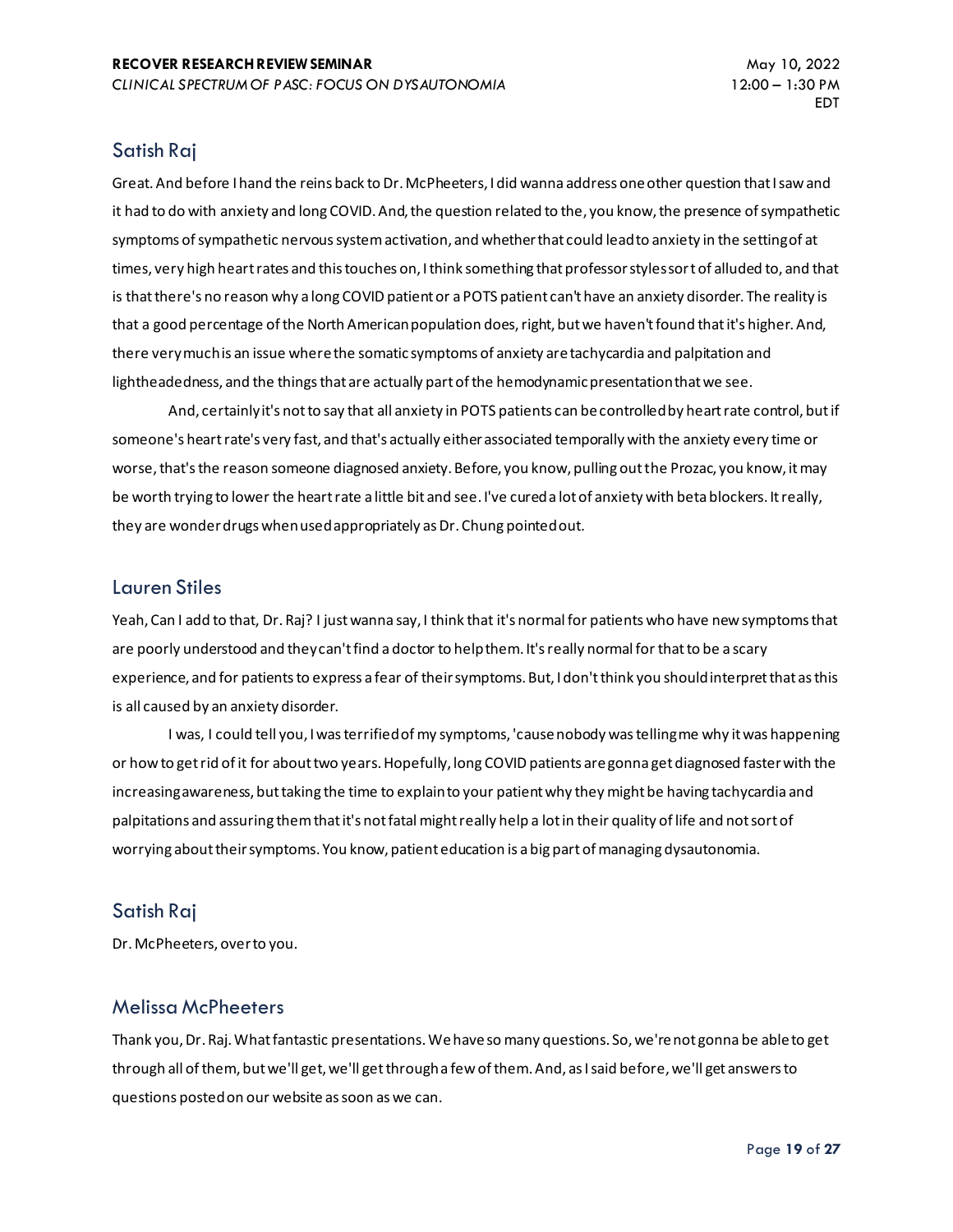I wanted to, well, Dr. Raj took the question that I was gonna ask first, but I wanted to bring us back to one other question related to the research. And, Dr. Miglis and Professor Stiles. I think you both sort of touched on some of these issues in some of your responses to questions that came in through the Q and A, but how hard it is to study all of these conditions given the lack of data that's existing in the HRS, for example, in our administrative data systems, and what we need to do better in terms of how we study dysautonomia and all these related conditions.

So, I'm gonna pitch it to the two of you, and ask you to come up with the one thing that you think we really need to do better now to get a handle on what is clearly very complex and common? Professor Stiles, I'll start with you since you came right off mute.

#### Lauren Stile

Sure. So, I think that the simplest thing, you know, I recognize that not every RECOVER site, and not every long COVID clinic has a substantial autonomic expertise. That's, and it's not their fault. They just, most doctors aren't trained on this.

I think the simplest thing we can do is have all of the sites doing 10 minute orthostatic vitals the right way, 'cause you could definitely mess that up, doing it the right way and screening all of their PASC patients for this, not only for research purposes, but to also make sure that we are accurately diagnosing these patients, which affects the EHR research down the road, right. And, to make sure that they're gonna get proper intervention and treatment if they are suffering from it.

While we don't know the whole mystery of long COVID. We do know effective treatments for orthostatic disorders. Mitch. I'm sure. I mean there's a lot more I could say, but I, I don't wanna occlude the whole call.

# Mitchell Miglis

Yeah, no, I agree completely. I think we're advocating at a minimum for at least five and preferably 10 minute orthostatic stand tests for all RECOVER patients and a COMPASS-31. These are very low-cost tools that'll really help us understand the true prevalence of these conditions.

# Lauren Stiles

Yeah. We've also advocated for in a sub-cohort doing a full autonomic testing at like the autonomic labs that these doctors run. Not every site's gonna have that, but that's the more detailed testing that really is necessary. Like B2B blood pressure monitoring and stuff. You're not gonna get that from bedside orthostatic vitals. So, I hope that that can be done in a sub-cohort of the overall study population.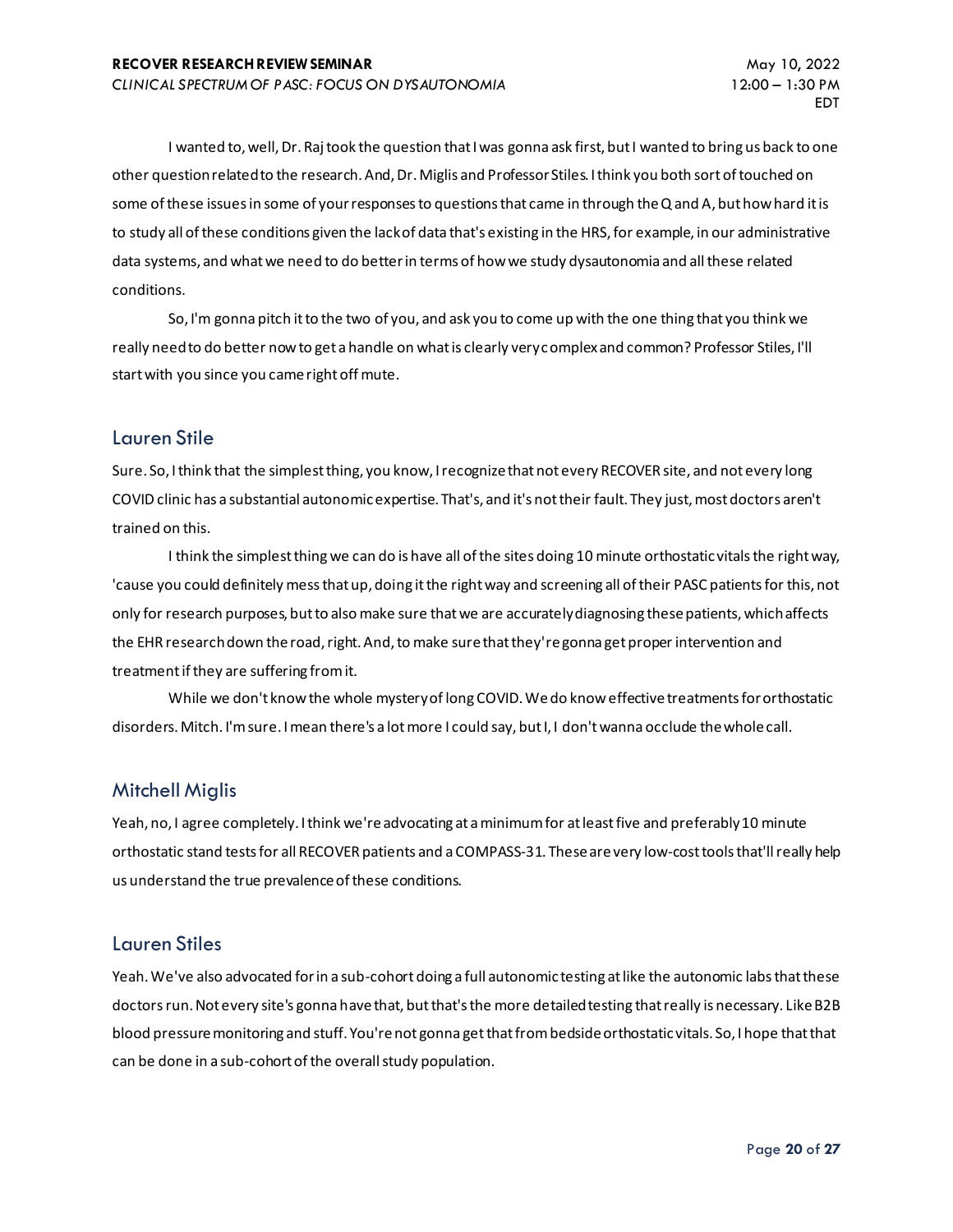#### Melissa McPheeters

Great. Thank you. This is very complex to study.

#### Peter Novak

I like to add that this is a big problem, because again, those surveys they're validated, but they are still nonspecific, and they are not really designed to replace diagnosis. So, the still the best is to do established autonomic testing, to get a detailed profile of dysautonomia. And also, if judgment of the effect of intervention, it is usually not a yes to no answer. So, if you want to detect some mild progression or regression, then autonomic testing is, cannot replace it.

# Melissa McPheeters

Take us in a slightly different direction, now with a couple of questions that have come up multiple times in our Q and A. So, clearly they're on people's minds. And, one of them is for patients with existing diagnoses, pre-COVID of various dysautonomic conditions. Are we seeing anything about what COVID does in those patients in terms of post COVID, whether symptoms worsen or improve? What direction? Are we seeing anything in the literature right now or in the research? I'll point that Dr. Novak.

# Peter Novak

There are a couple of, like, I think anecdotal studies that show worsening of underlying small fiber neuropathies. We actually publish one case study. The worsening of the autonomic failure in general. We did not publish, but we have probably like 10, 11 patients. We, for other reasons, we have three in post COVID autonomic tests. And, most of them had autonomic neuropathies or small fiber neuropathies biggest at the autonomic end. Most of them, actually, it got worse. So, most commonly, it can cause worsening of the underlying autonomic problems.

# Lauren Stiles

I just wanna add to that in the survey based study that Dr. Miglis and I did, we saw an over representation of people who had preexisting dysautonomias, and we did not recruit through the Dysautonomia International support groups. We were going to long COVID groups. So, I think that it's not surprising, because we have known prior to COVID that when people with dysautonomias get a viral infection or other kind of immune stimuli, a subset of them will kind of worsen. And, I guess it remains to be seen like how long does that flare last? Is it permanent? Is it for three to six months?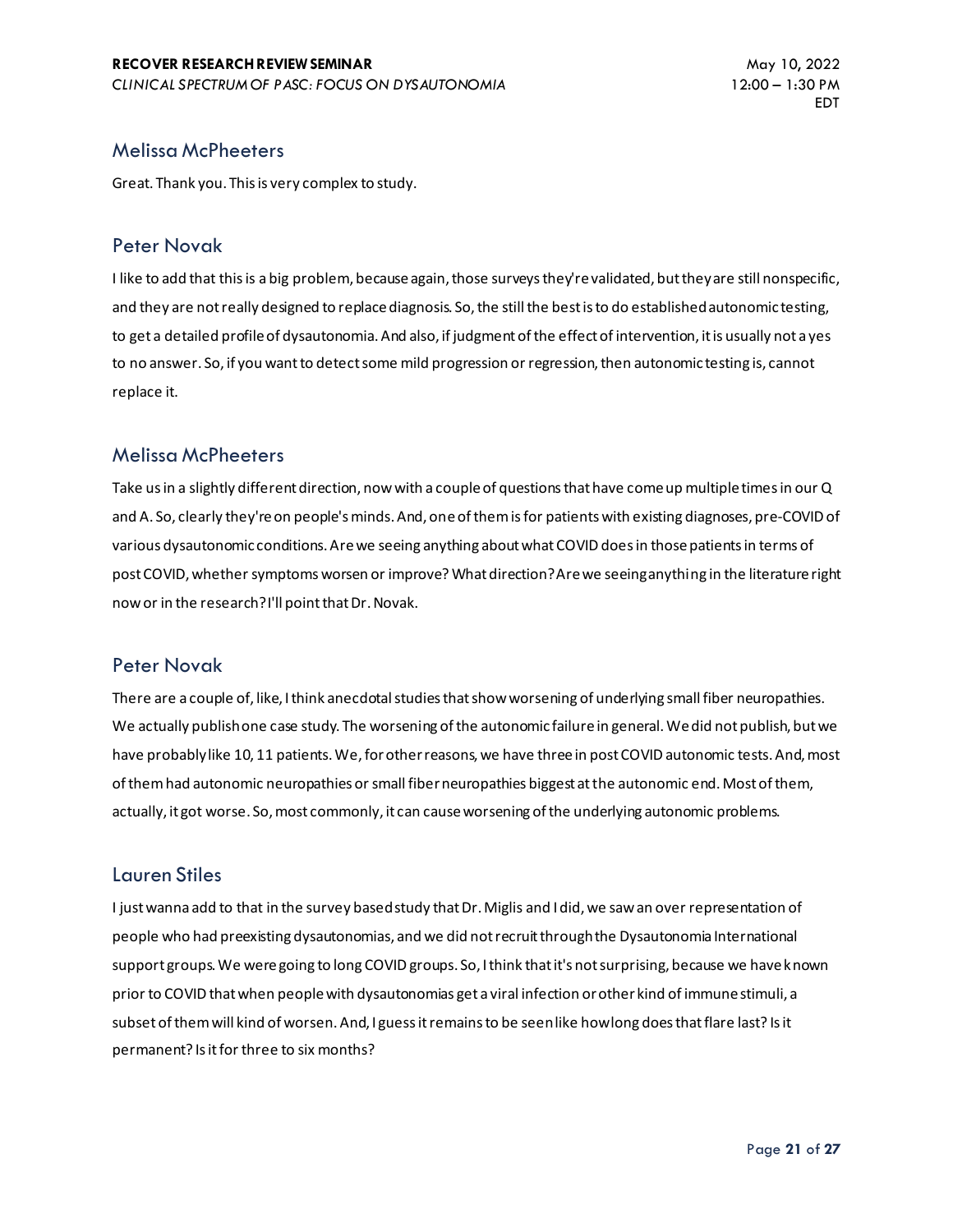You know, I think that needs more research. We actually don't have good longitudinal research in POTS and other conditions to know that, but hopefully some of that comes out of RECOVER, at least in tracking long COVID POTS patients over time.

# Melissa McPheeters

Sure. Dr. Raj, you came off mute. I think you have something say.

# Satish Raj

Well, I was gonna say, I, you know, I don't have any patients who've come to me to tell me that COVID has done wonders for their POTS symptoms, right, I mean, I have zero. We have some the other way, and some that sort of, you know, recovered back to baseline. So, you know, if the question was, is there, you know, a therapeutic hope that COVID will be helpful, I think the answer is no. I think we deal with the fallout.

#### Melissa McPheeters

Absolutely. Another question that came up in multiple times in the Q and A was whether or not there was any sort of hormonal influence on these various conditions? And, I just saw you nod Professor Stiles. And, so I think you might have something to say, or Dr. Novak, Dr. Chung, do you have any thoughts about that?

# Peter Novak

Can you say it again, please, your question? I don't understand.

#### Melissa McPheeters

The question was asked several times in the Q and A as to whether or not there was a hormonal influence on symptoms? Either on symptoms, but then also a question was asked as to whether or not hormones could be considered in treatment as well.

#### Peter Novak

Well, I very limited experience with maybe someone else can answer, but I have only so a few patients, they did have accompany adrenal insufficiency, for example. So, they also had concomitant hormone treatment or replacement, but I'm not sure it is how common it is.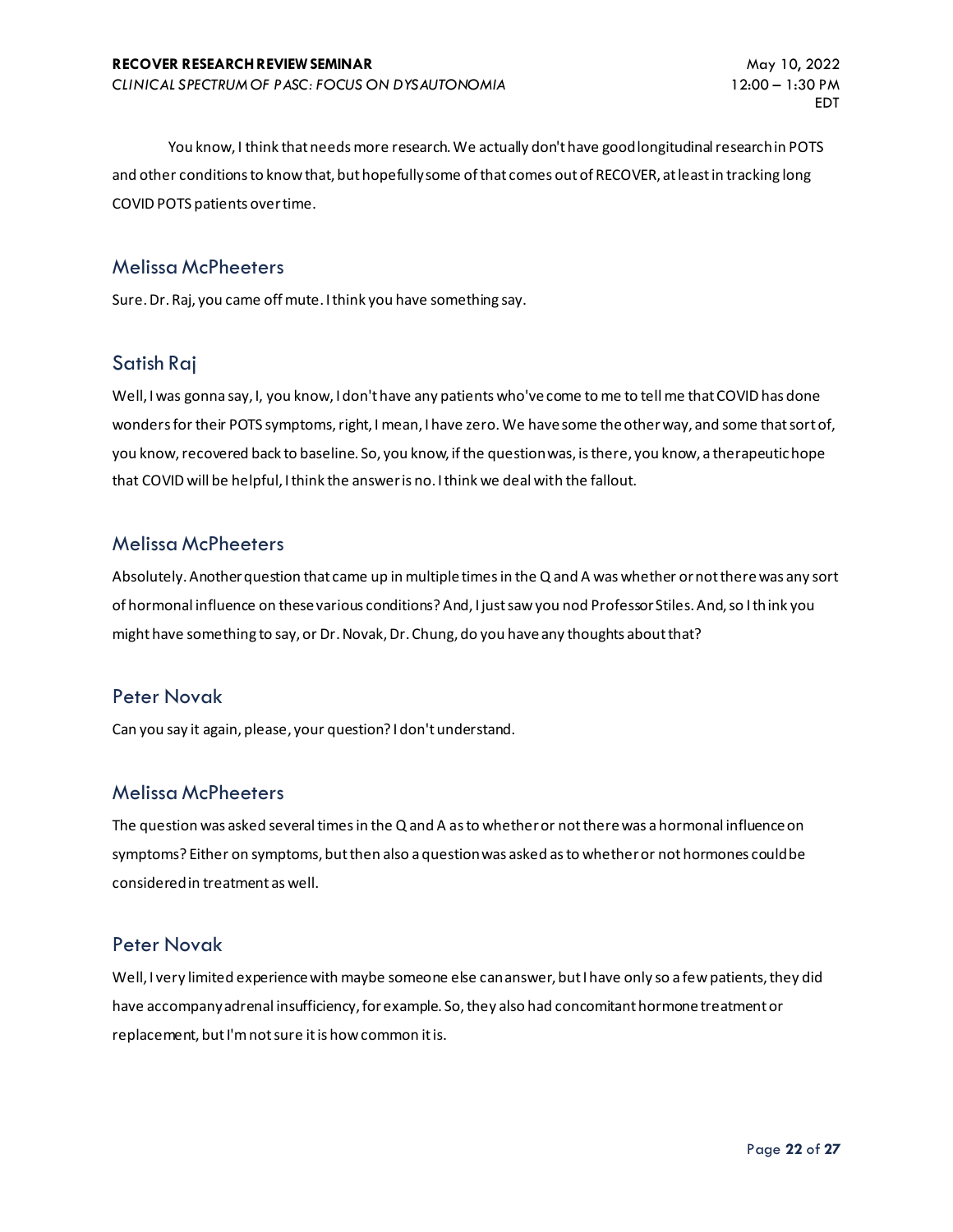# Tae Chung

Yeah. In the beginning, I think a lot of POTS patients with the fatigue to our endocrinology colleagues and with the potential journal. Sometimes some people say adrenal fatigue, and our colleagues all think this is not really scientific term. And, you know, they believe it's not really primarily endocrinological problem. Professor Stiles and Raj may have more.

# Lauren Stiles

I was actually gonna say, Satish is the only one on this call. Who's actually done a sort of, you know, gynecological related study in POTS. But just, I almost think that's a question that is so obvious. It's so funny that we actually don't have good hormone research. POTS, pre-COVID was 90% female. Of course, there's a role of sex hormones, but no one's bothered to study it so far. And, in long COVID, I think it's also female predominant. And, I don't think this is surprising, because most patients are probably gonna have some post viral, autoimmune immune mechanism. And, the vast majority of people who have autoimmune diseases are also women. So, there is a role for sex hormones, and sort of tolerance to self, you know.

And, anecdotally we have a couple of case reports on adolescent POTS patients who were transgendered, who transitioned from female to male using sex hormone testosterone, and their POTS symptoms improved. So, I'm not telling women with POTS to go out and get on testosterone, 'cause, you know, there's all kinds of reasons you might not wanna do that, but there absolutely needs to be more research on sex hormones and on whether that can lead to treatment options as well. But, I think Dr. Raj has, you know, he has actual studies he's done on this.

# Satish Raj

So, the two things I'd say is that, so hormones obviously can mean lots of things, but in terms of sort of cyclical variability in young women, we did a study that was actually very simple, a long time ago at Vanderbilt where we got patients with POTS and actually healthy volunteers. And, those that know, a Vanderbilt study means, you know, Vanderbilt grad students largely. But, basically we got people to rate relative lightheadedness at four different phases of their menstrual cycle.

And, the interesting thing was the pattern was identical, right? So, in around menstruation, and second worst was just before women were more lightheaded than at other phases of their cycle. And, this was amplified in the POTS patients, right, who had more lightheadedness as part of their disorder. But, if you just shifted the pattern down, the cyclical pattern was the same, right? So, whatever's going on, there's something in the background, and then, you know, other things contribute to lightheadedness, it may amp it up or down.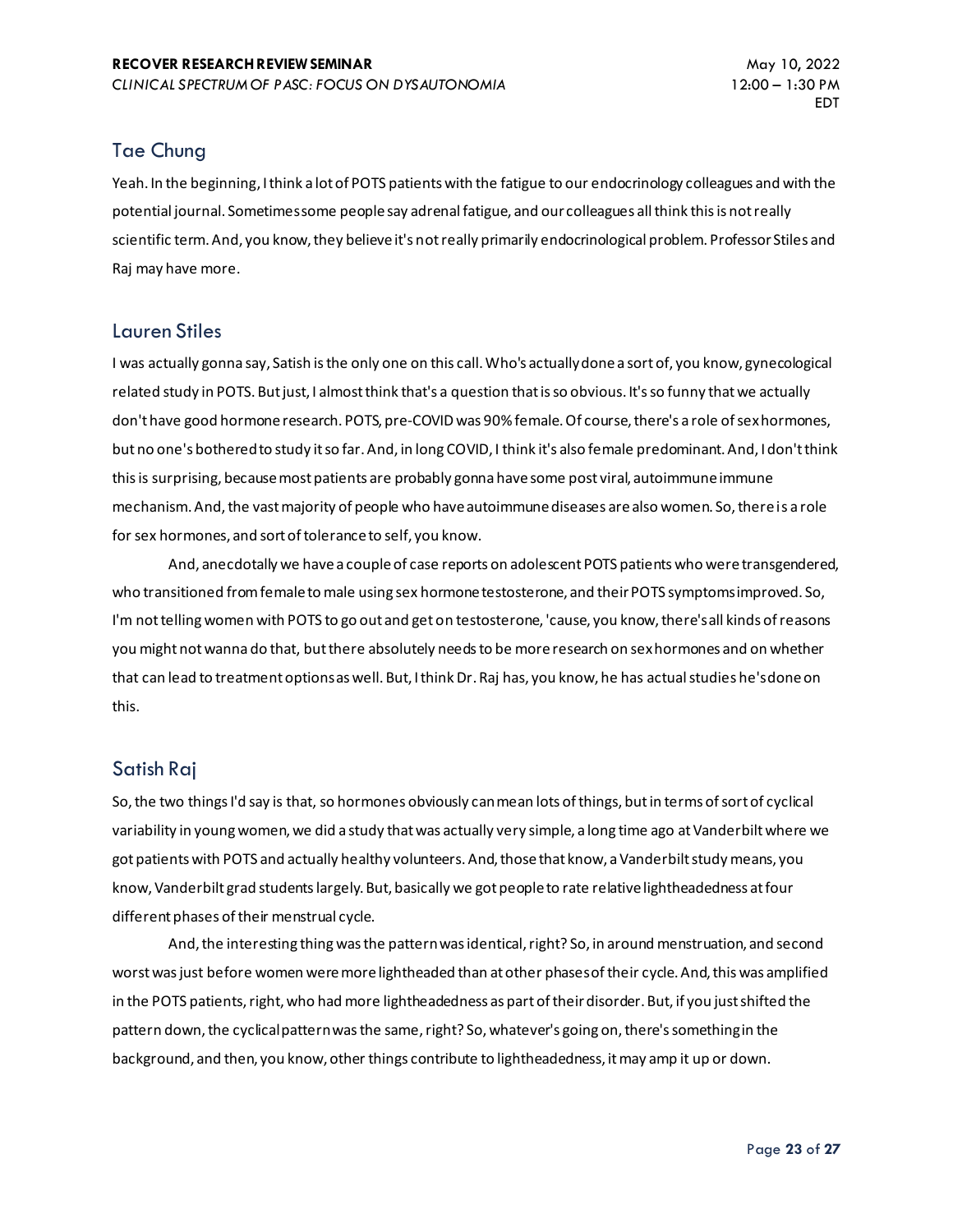And so, it's not uncommon for POTS patients that we have to sometimes go on longer term birth controls where they, you know, keep their hormonal levels sort of higher and have breakthrough bleeds say every three or four months instead of every month, not because it makes everything better, but it decreases the number of worse times if you will. Right? So, it's a management strategy.

Separate from that, hormones could refer to blood volume regulating hormones, and we've certainly done some work that lots of the majority of POTS patients when we were looking at this aggressively at Vanderbilt, I'd say 70 plus percent actually had a low blood volume when you objectively measure it. And, in one of our early studies, we found that the renin angiotensin aldosterone system seemed to act a little funny in some of those folks. And again, that's not everyone. That's, you know, in the cohort that we saw, where aldosterone responses were blunted. And interestingly, this ties back to exercise, you know, where one of the things that exercise does and I forget who, but one of the speakers alluded to this is that it actually both acutely, and then chronically there's a slightly separate effect. It actually increases the responsiveness of aldosterone release to renin activity. Right? So you actually, one of the things exercise does is it actually increases your blood volume aside from other exercise-y things, right? So, it does actually alter your hormonal pattern in terms of blood volume regulation. So that there are lots of different things.

The challenge with all of these are, you know, how to make them actionable. Right? So, even in the patients with blunted aldosterone, it's very sensitive to things like sodium intake and volume status. And so, most of these patients weren't out of the normal range, right. But, when you look at a group compared to sort of a similar group, that's matched, there may be something there.

#### Melissa McPheeters

Dr. Chung, did you have anything you wanted to add to that?

# Tae Chung

Oh, no. Not for now.

# Melissa McPheeters

OK, great. And, I'm getting the message that we need to wrap up really quickly, which is terrible, because what an amazing set of presentations this was, and what an incredible conversation. So, we do have just a couple of minutes.

So, I'm gonna just put our speakers on the spot and ask them to share with us the one thing, in one sentence, that they'd like folks to take away from this? And, it might be something that you answered in the Q and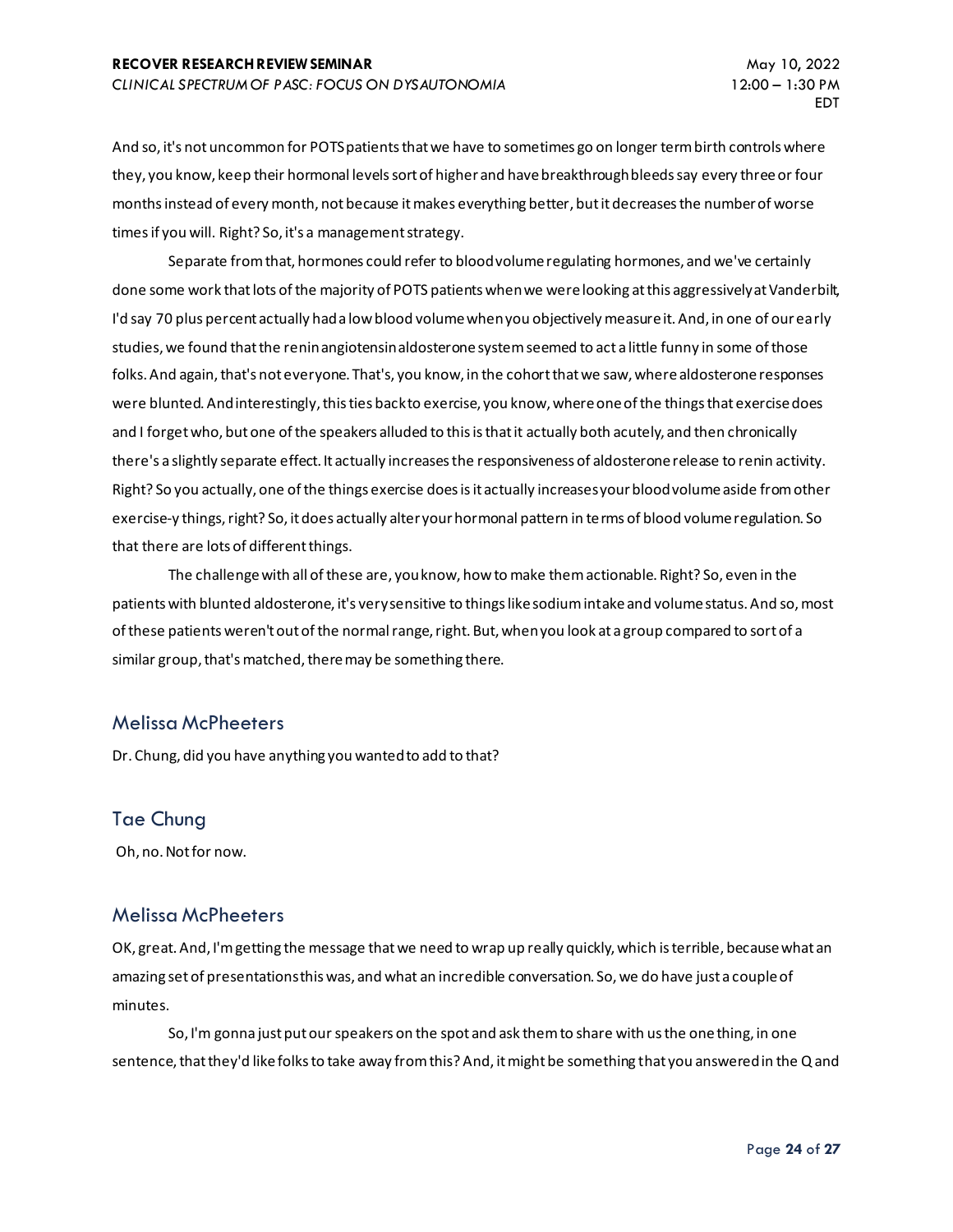A that you feel like other people might want to hear, because there was so much going on. Dr. Novak, we'll start with you.

#### Peter Novak

Well, from my perspective, we are extremely eager to go to the root cause of the PASC. It is probably the most studied virus ever. And, as I show potential that multiple potential targets, so we are hoping we will get some answers. And we are looking forward, not only because of that, but also we can extrapolate principles of the treatment and also some other condition like POTS in general, or post viral syndromes, chronic fatigue syndromes.

#### Melissa McPheeters

Okay. Thank you. Dr. Miglis, we're running down the clock.

#### Mitchell Miglis

So, autonomic dysfunction is common in PASC. We know that, and it may not be related to the severity of the infection, which is another important point.

#### Melissa McPheeters

So, Professor Stiles.

#### Lauren Stiles

We need clinicians and researchers to really take the initiative to learn how to screen for and treat autonomic dysfunction in long COVID and in all the preexisting patients who are out there who are not getting good care.

#### Melissa McPheeters

And Dr. Chung.

# Tae Chung

Yeah, my last comment is answer to your first question about what's the most single important thing about the research I think is biomarker study, the discovering biomarker, which I think is very kind of relative low hanging fruit at this point, because actionable. If you find auto antibodies it's actionable. We can use immune drugs. So, that's what I like to emphasize for research.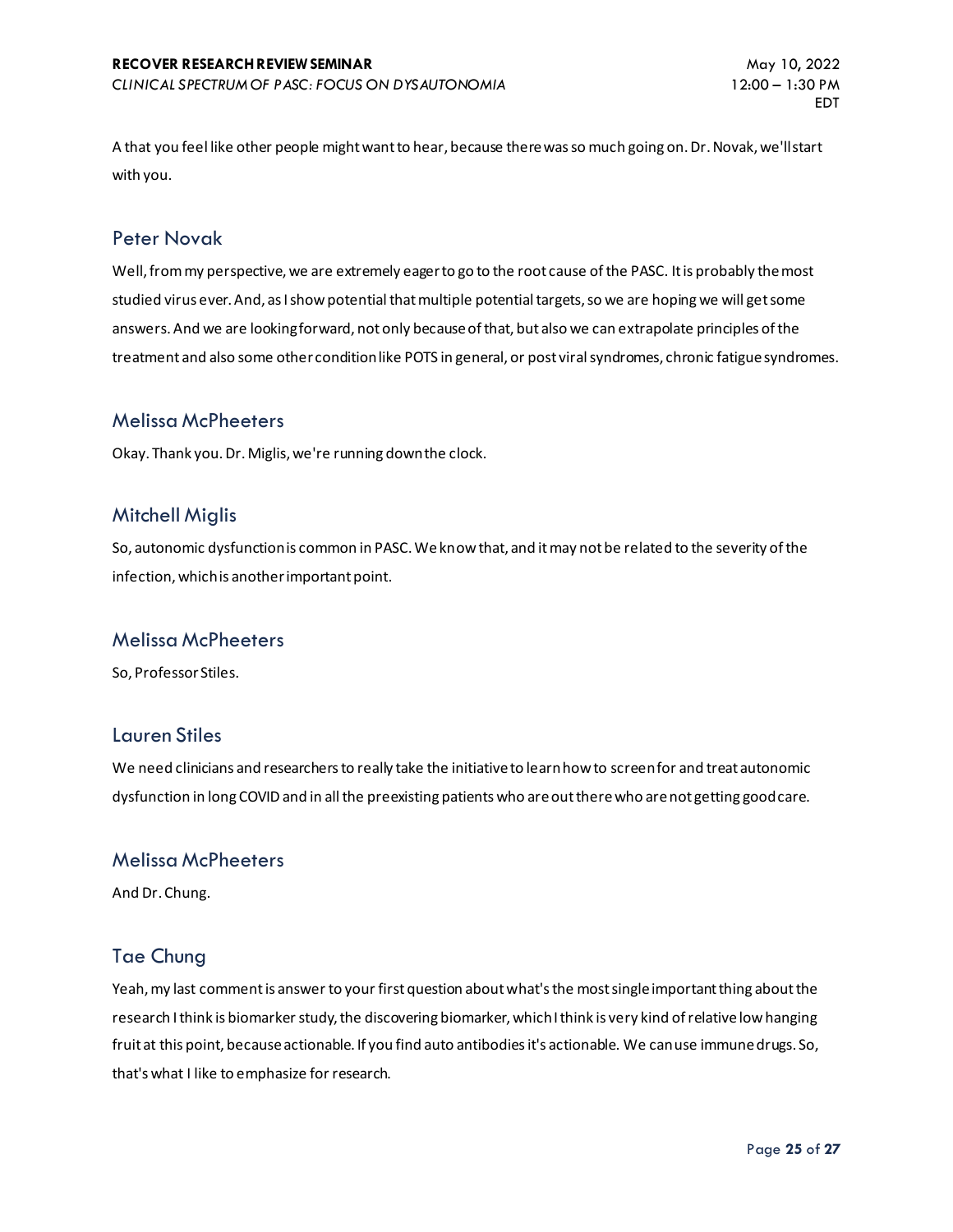# Melissa McPheeters

Great, Dr. Raj, one sentence.

# Satish Raj

Two.

#### Melissa McPheeters

Okay.

# Satish Raj

So, I think, you know, the goal of finding underlying cause and the holy water to fix it is laudable. I'm getting old. And, I like to think I wasn't so cynical in my youth, but you know, the truth is that I think it's a mistake to avoid treating the symptoms, at least in the short term. You know, while Dr. Novak and Dr. Chung find the cure, I think the danger is that a lot of physicians say, "Well, this is too complicated. I don't know about this," And they won't treat what can be treated. And, a lot of the symptoms will respond to treatments within their expertise and their specialty that are organ based. And, I think the patients need that now, while these other things go on for the big picture.

# Melissa McPheeters

Great. Thank you. Yes. So we just want to thank everyone for joining us today. We really appreciate you registering, sending in questions, engaging in the Q and A. We will be getting this ready to post on our web, just as fast as we can. Recovercovid.org is that website. Also on that website is information on upcoming webinars. These are the topics that are currently laid out. More to come as this program grows. So, really we do hope that you join us and continue to check back for more information as more is learned.

Thanks again to our amazing speakers. You are absolutely outstanding today. Thank you. We will see you all at the next webinar.